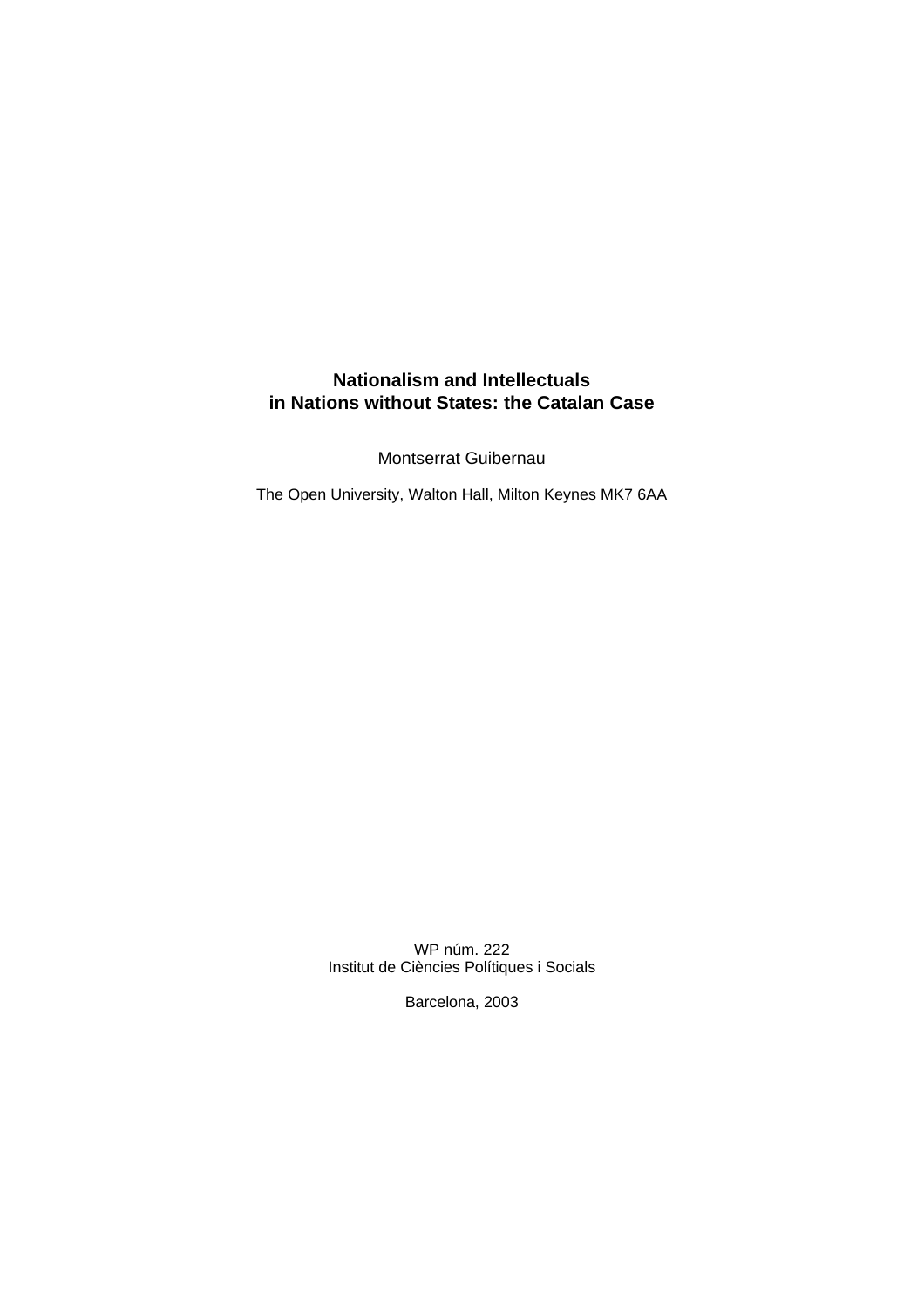The Institute of Political and Social Sciences (ICPS) is a consortium created in 1988 by the Barcelona Provincial Council and the *Universitat Autònoma de Barcelona*, the institution to which the ICPS is officially linked for academic purposes.

"Working Papers" is one of the collections published by the ICPS, specialising in the publication of work currently being undertaken by social researchers –in the author's original language– with the aim of facilitating their subsequent scientific debate.

Inclusion of work within this collection does not prohibit its future publication by the author, who maintains full rights over the article.

The work in question cannot be reproduced without the permission of the author.





Publication: Institut de Ciències Polítiques i Socials (ICPS) Mallorca, 244, pral. 08008 Barcelona (España) http://www.icps.es © Montserrat Guibernau Design: Toni Viaplana Printer: a.bís Travessera de les Corts, 251, entr. 4a. 08014 Barcelona ISSN: 1133-8962 DL: B-32.373-03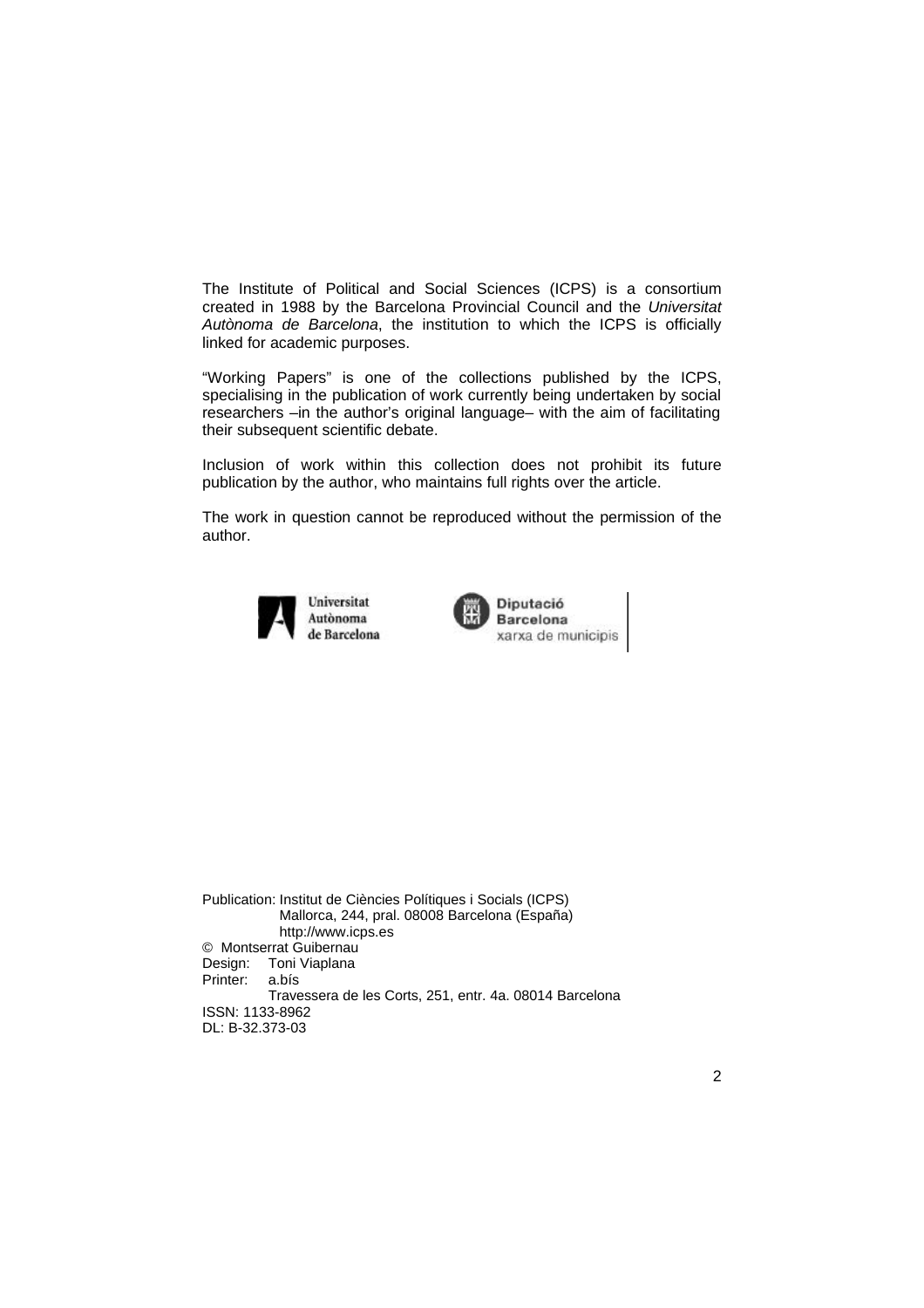# **Abstract**

The aim of this paper is to provide a theoretical framework for the study of the relationship between intellectuals and nationalism in Western nations without states. In particular, it focuses on the role of intellectuals in the re-emergence of Catalan nationalism during Franco's dictatorship (1939-1975).

The paper is divided into three parts. To begin with, the first part sets up a theoretical framework which includes a definition of the concepts of nation, state and nationalism and also introduces the concept of nations without states. It then establishes a distinction between "state nationalism" and nationalism in "nations without states". The second part analyses the relationship between intellectuals and nationalism in the work of Elie Kedourie, Tom Nairn, John Breuilly and Anthony D. Smith. The third part considers the specific context within which intellectuals operate in nations without states. It concentrates on the study of the role of Catalan intellectuals in protecting their vernacular language and culture during Franco's regime together with the processes which, in the 1960s and 1970s, turned Catalan nationalism from an elite into a mass movement. Particular attention is given to the cultural resistance activities carried out by Catalan intellectuals during this period, the reasons why some intellectuals may feel attracted to nationalism, and the rational and emotional arguments employed by intellectuals as mobilizing agents.

# **Part One**

# **Introduction: What are nations without states?**

A basic conceptual distinction between nation, state and nationalism has to be made. By "state", taking Weber's definition, I refer to "a human community that (successfully) claims the *monopoly of the legitimate use of physical force* within a given territory" (Weber 1991, p.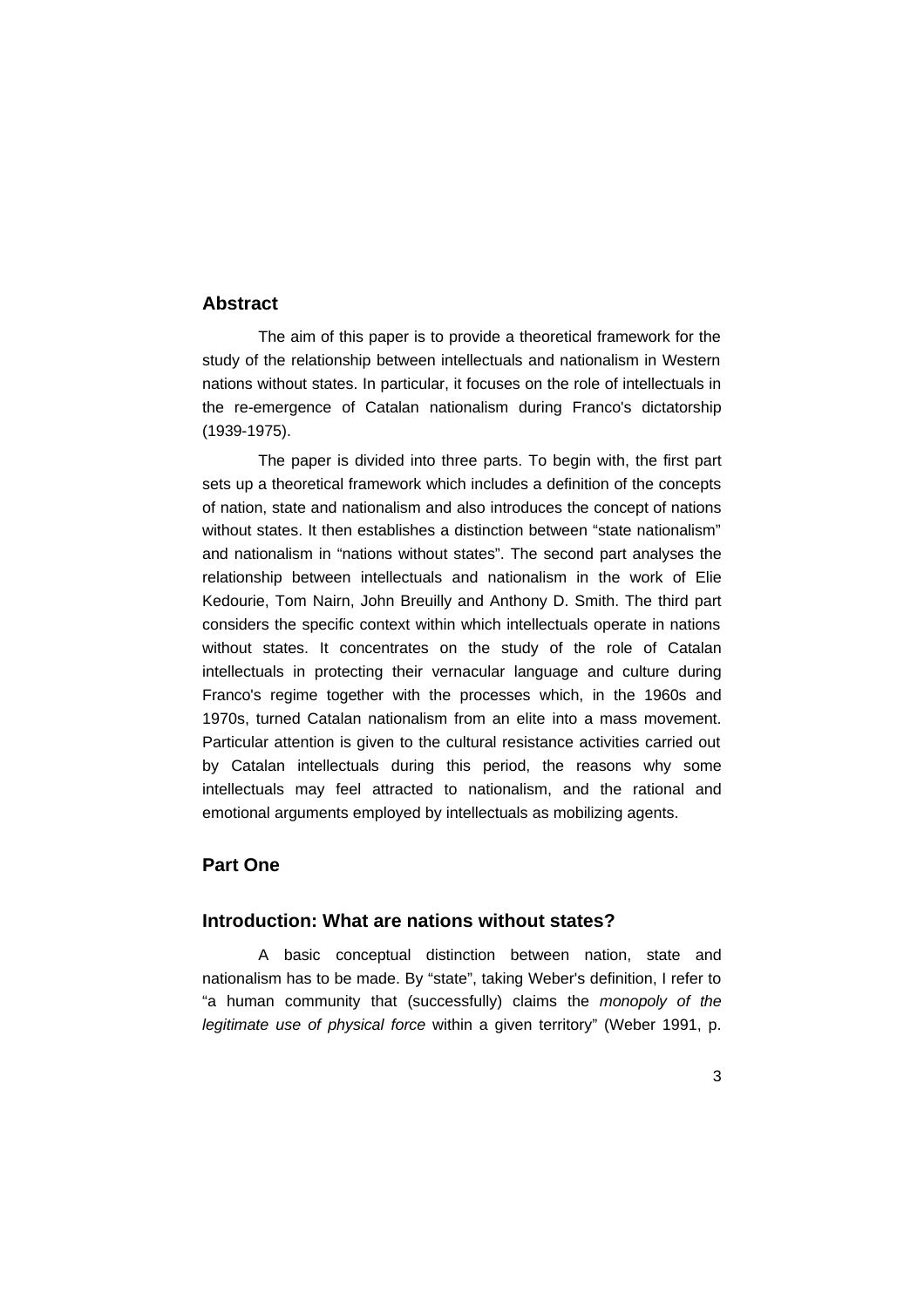78), although not all states have successfully accomplished this, and some of them have not even aspired to accomplish it. By "nation" I refer to a human group conscious of forming a community, sharing a common culture, attached to a clearly demarcated territory, having a common past and a common project for the future and claiming the right to rule itself. Thus, in my view, the "nation" includes five dimensions: psychological (consciousness of forming a group), cultural, territorial, political and historical. By offering this definition, I distinguish the term nation from both the state and the nation-state, and I shall be using this distinction later when considering what I call "nations without states". By "nationalism" I mean the sentiment of belonging to a community whose members identify with a set of symbols, beliefs and ways of life, and have the will to decide upon their common political destiny.

But still another term needs to be defined and distinguished from the ones I have just mentioned: the nation-state. The nation-state is a modern phenomenon which emerged around the French Revolution in the late eighteenth century. Its characterised by the formation of a kind of state which has the monopoly of what it claims to be the legitimate use of force within a demarcated territory and seeks to unite the people subjected to its rule by means of homogenisation, creating a common culture, symbols, values, reviving traditions and myths of origin, and sometimes inventing them.

The distinctive character of this paper derives from its aim to provide a theoretical framework for the study of the relationship between intellectuals and nationalism in "nations without states". By "nations without states" I refer to nations which, in spite of having their territories included within the boundaries of one or more states maintain a separate sense of national identity generally based upon a common culture, history, attachment to a particular territory and the explicit wish to rule themselves (Guibernau, 1999). At present, most thriving nationalist movements in Western nations without states emerge within nations which once enjoyed a separate political and/or cultural identity which is now being invoked,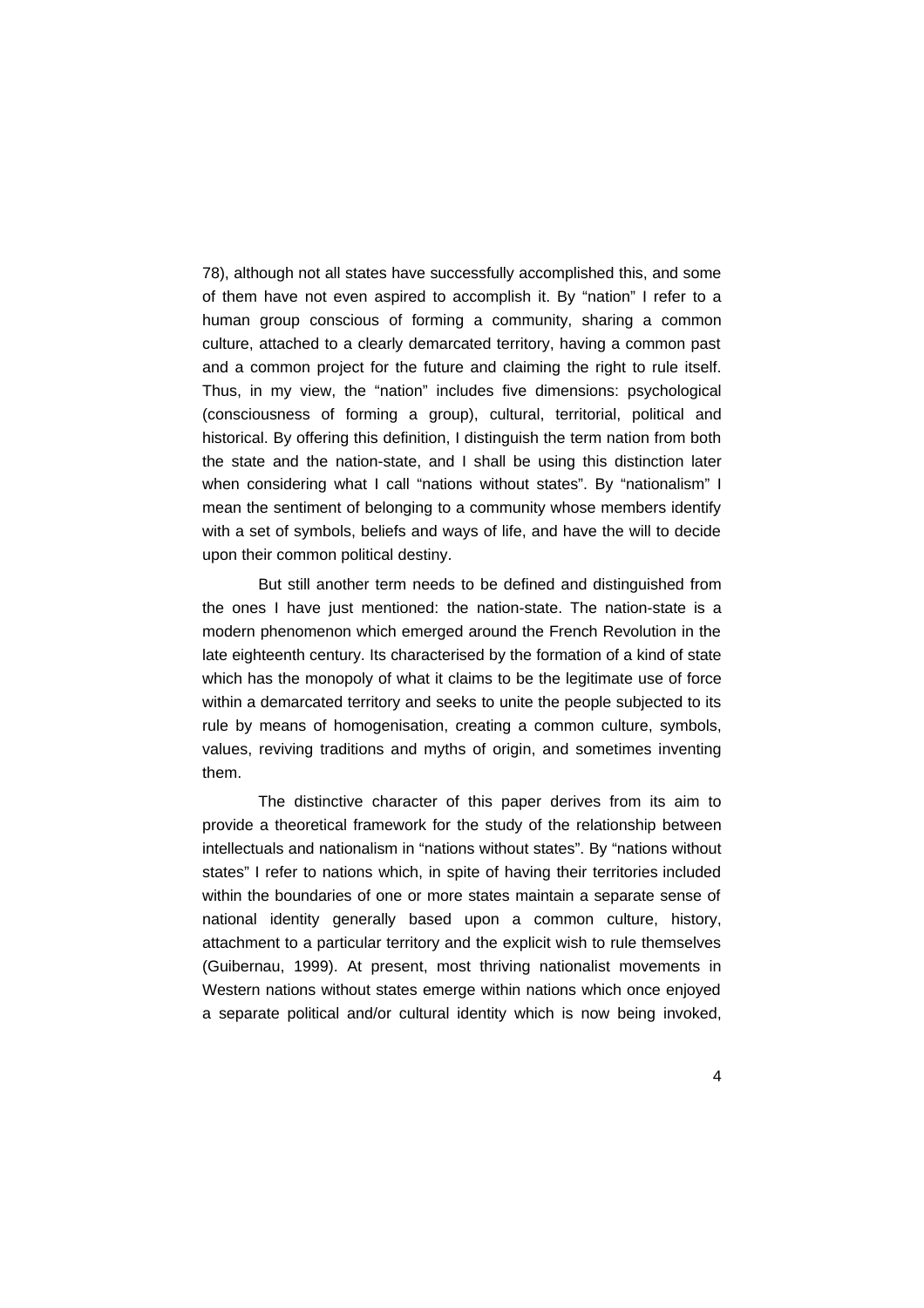revitalized and adapted to the new socio-political circumstances in which the nation lives and evolves

Self-determination is sometimes understood as political autonomy, in other cases it stops short of independence and often involves the right to secede. Catalonia, Quebec, Scotland, the Basque Country and Flanders represent but a few nations without states currently demanding further autonomy. It could be argued that some of these nations already have some kind of state of their own since a substantial number of powers have been devolved to their regional parliaments. But political autonomy or even federation differ substantially from independence since they tend to exclude foreign and economic policy, defence and constitutional matters, and this is why it continues to make sense to refer to them as "nations without states"

I argue that a specific distinction between "state nationalism" and nationalism in "nations without states" is necessary in order to understand some of the key specific features of nationalism in both cases. It should be stressed that what distinguishes both types of nationalism has nothing to do with issuing a value judgement and claiming that one type of nationalism is "good" while the other is "bad, one is "ethnic" and the other "civic". Rather the two fundamental differences between "state nationalism" and nationalism in "nations without states" concern their different access to power and resources, and the fact that while the former seeks to consolidate and strengthen the state, the latter challenges its legitimacy and often, but not always, seeks to construct a new state.

When considering the relationship between intellectuals and nationalism, I shall be following Smith's definition of intellectuals as those who create artistic works and produce ideas. In so doing I distinguishing them from the "wider intelligentsia or professionals who transmit and disseminate those ideas and creations and form a still wider educated public that 'consumes' ideas and works of art" (Smith 1991, p. 93), although in practice, the same individual may fulfil all these different roles.

Before turning to the specific study of the task of intellectuals in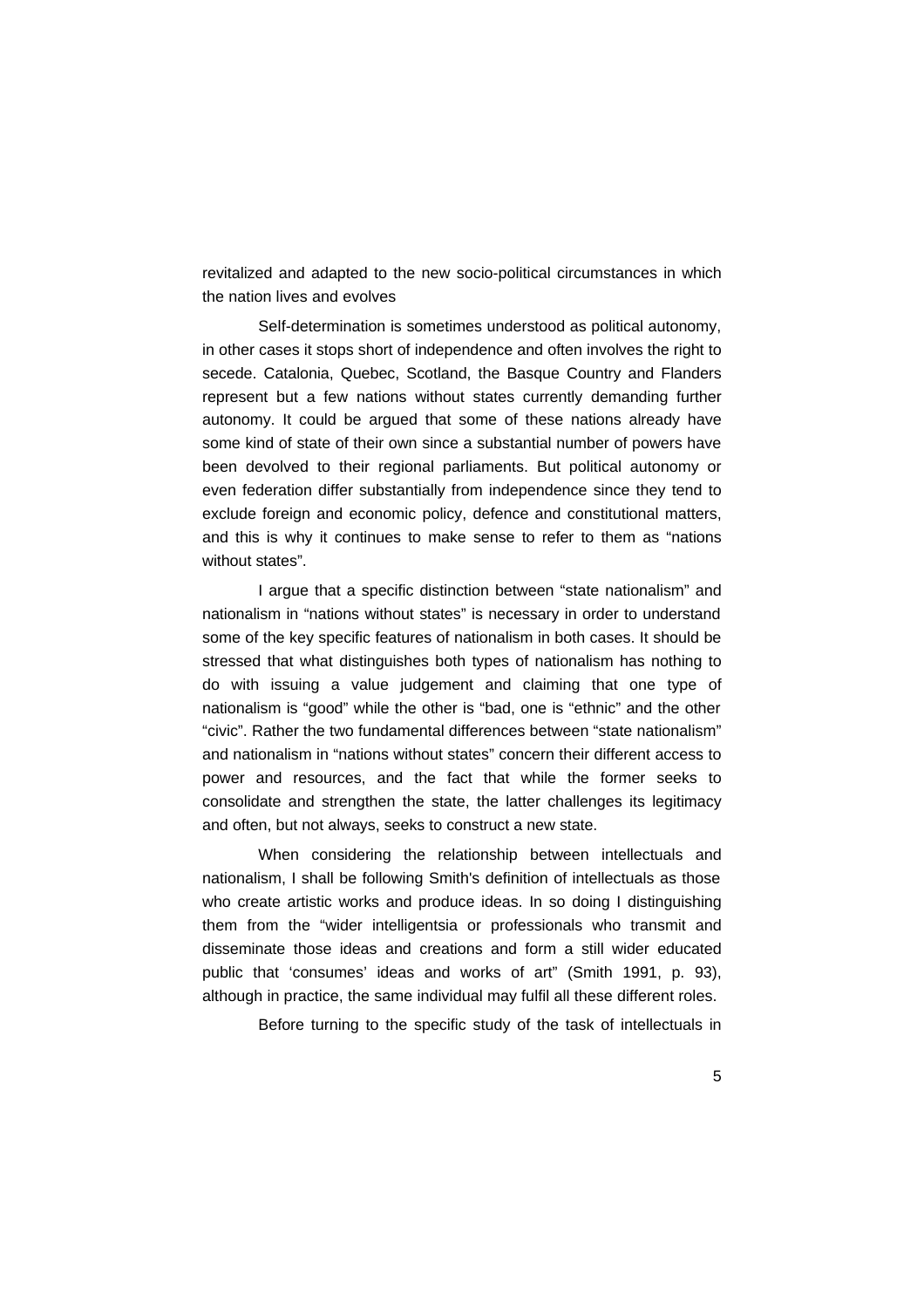nations without states, this paper reviews the theories of Kedourie, Nairn, Breuilly and Smith since they all have devoted some sections of their work to the analysis of the relationship between nationalism and intellectuals. But it should be stressed that their theories do not address the specific role of intellectuals in nations without states. On the contrary, they neglect the need to establish a clear-cut distinction between those intellectuals operating within the nation-state and contributing to create "state nationalism", and those evolving within nations lacking a state of their own. An exception to this is represented by Kedourie's analysis of intellectuals in colonial societies.

# **Part Two**

### **Intellectuals and nationalism**

*Elie Kedourie: On "marginal men"*

" ... I began to rebel against the glory I could not be associated with" (Quoted by Kedourie in *Nationalism in Asia and Africa,* p. 88)

Kedourie sustains an hostile attitude towards nationalism and defines it as a sort of politics which is not concerned with reality, rather "its solitary object is an inner world and its end is the abolition of all politics" (Kedourie 1986, p. 85). He sees nationalism as a disease which originated in the West and then spread to other parts of the world. In his view, intellectuals are to be blamed for the generation of a doctrine based on the assumption that nations are obvious and natural divisions of the human race as history, anthropology and linguistics prove.

According to Kedourie, alienated and restless intellectuals marginalized from politics under the impact of Enlightenment rationalism turned to Romanticism and generated nationalism as a doctrine that would have the capacity to grant them a major role within society<sup>1</sup>. He is extremely critical of Romantic intellectuals such as Herder or Fichte and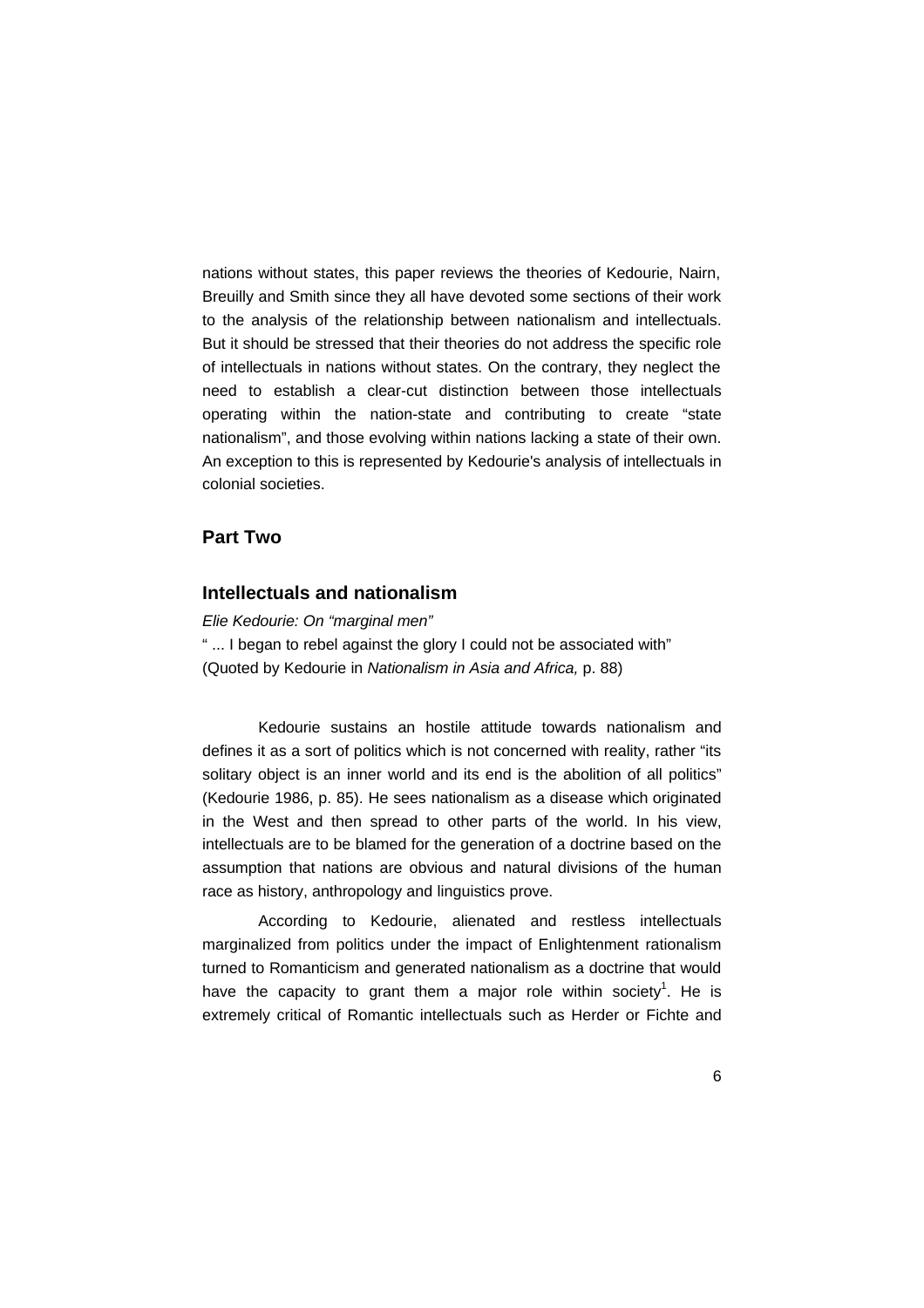fully identifies nationalism with Romanticism.

Kedourie focuses on the role of intellectuals in colonial societies. He describes how some Western educated indigenous people became completely alienated from their traditional societies and identified with the culture and manners of the colonizers only to discover that indigenous elites were excluded from positions of honour and responsibility reserved for the white colonizers. He writes

an Indian could be admitted to the civil service only if he had become so completely Europeanized as to be really and practically on the footing and imbued with the character of an English highly educated gentleman. But it did not prove to be the case that an Indian who had become "imbued" with such a character would be easily or automatically treated like an English gentleman (Kedourie 1971, p. 84).

In fact, what Kedourie writes about indigenous elites in colonial societies is highly relevant to the analysis of some indigenous elites in nations without states, specially where some specific regional affiliation acts as a barrier for promotion within the state's socio-political and economic structure.

One of the main objections to Kedourie's theory is that it fails to account for the nationalism defended and generated by "official" intellectuals who already have secured honour and status within the state. In doing so he ignores the nationalism espoused by the colonizers which included their own intellectuals and political leaders. It could be argued that the colonizers' nationalism was to be blamed for the exclusion experienced by indigenous elites who, in spite of being culturally homogenized and integrated, were never viewed as "belonging" to the colonizer's nation.

Kedourie's theory presumes a wide gap between active intellectual elites and inert and disoriented masses. In his view, the only way to persuade the people to support the nationalist movement is through propaganda an control over education. To mobilize the people, elites must "appeal to the indigenous beliefs and practices, invoke the dark gods and their rites, and transform purely religious motifs and figures into political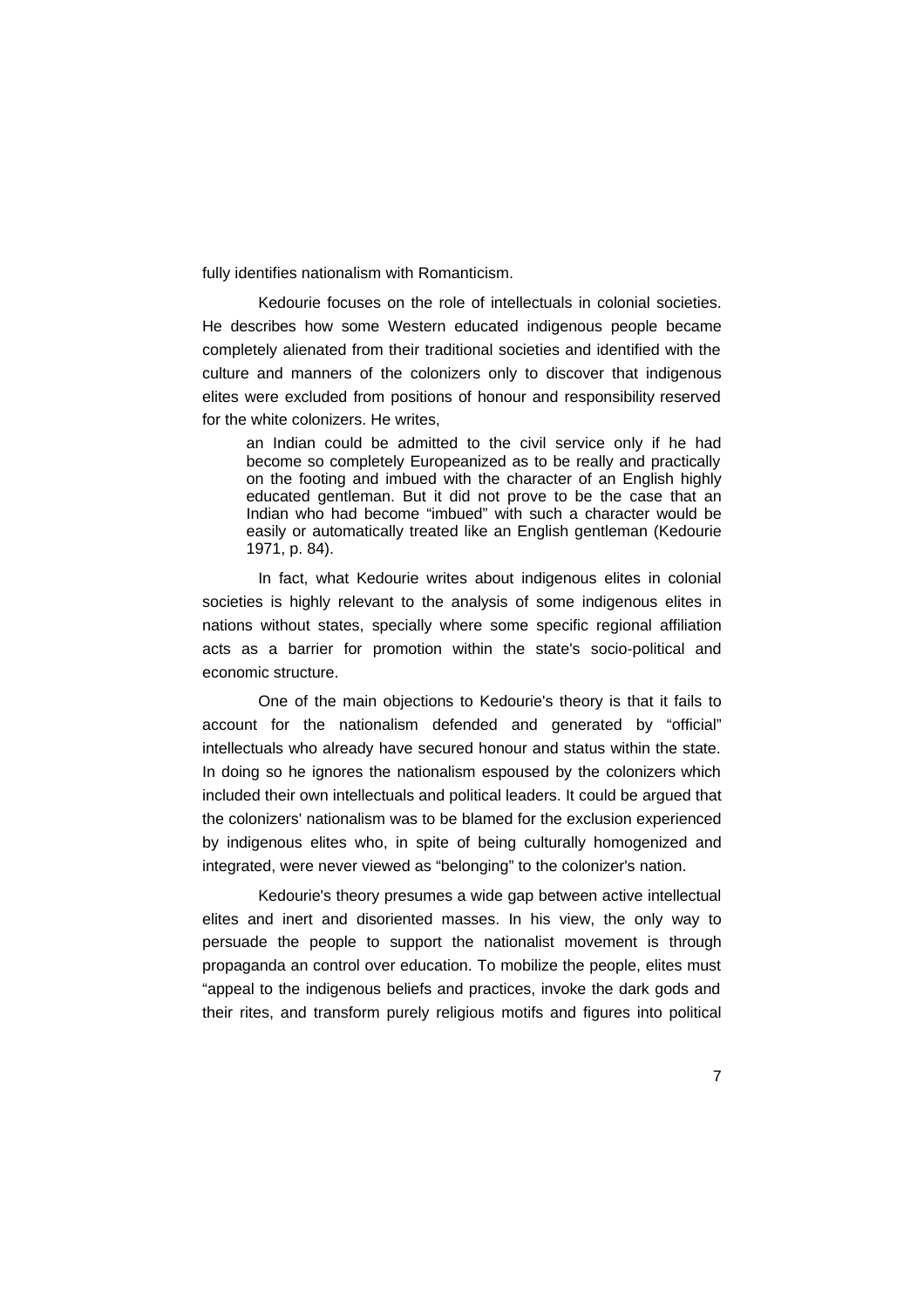and national symbols and heroes –which is all part of the 'ethnicization' and nationalization of previously universal and transhistorical religions" (Smith 1998, p. 113).

Kedourie concedes that an elite of intellectuals captures the main injustices endured by the mass of the population and constructs a nationalist doctrine whose aim is to eliminate the unjust situation shared by all those belonging to the same nation, thus uniting elites and masses under a single banner. But, for him, the objective of these fanatical intellectuals goes well beyond the wish to end the unjust situation that their fellow country men and women are enduring. The intellectuals' objective is to gain power in society and halt their alienation and exclusion from positions of honour and privilege.

#### *Tom Nairn: The people's mobilizers*

"The new middle-class intelligentsia of nationalism had to invite the masses into history; and the invitation-card had to be written in a language they understood"

*(The Break-Up of Britain*, p. 340)

Nairn approaches the study of nationalism from a Marxist perspective. He considers nationalism as a bourgeois phenomenon which can be derived from the class consequences of the uneven diffusion of capitalism (Nairn 1977, p. 98-99). Nationalism generates and, at the same time, requires the exploitation of peripheries whose deprived elites have no alternative but to turn to the masses and engage them in the nationalist project. In this context, nationalism's main objective is to fight against a concrete form of "progress" promoted by the colonial capitalist while at the same time embracing a distinctive idea of progress generated by the intellectuals capable of leading their struggle against capitalist oppression (Nairn 1977, p. 339).

Nairn explains the emergence of nationalism in deprived areas as a reaction against the uneven spread of capitalism. But he also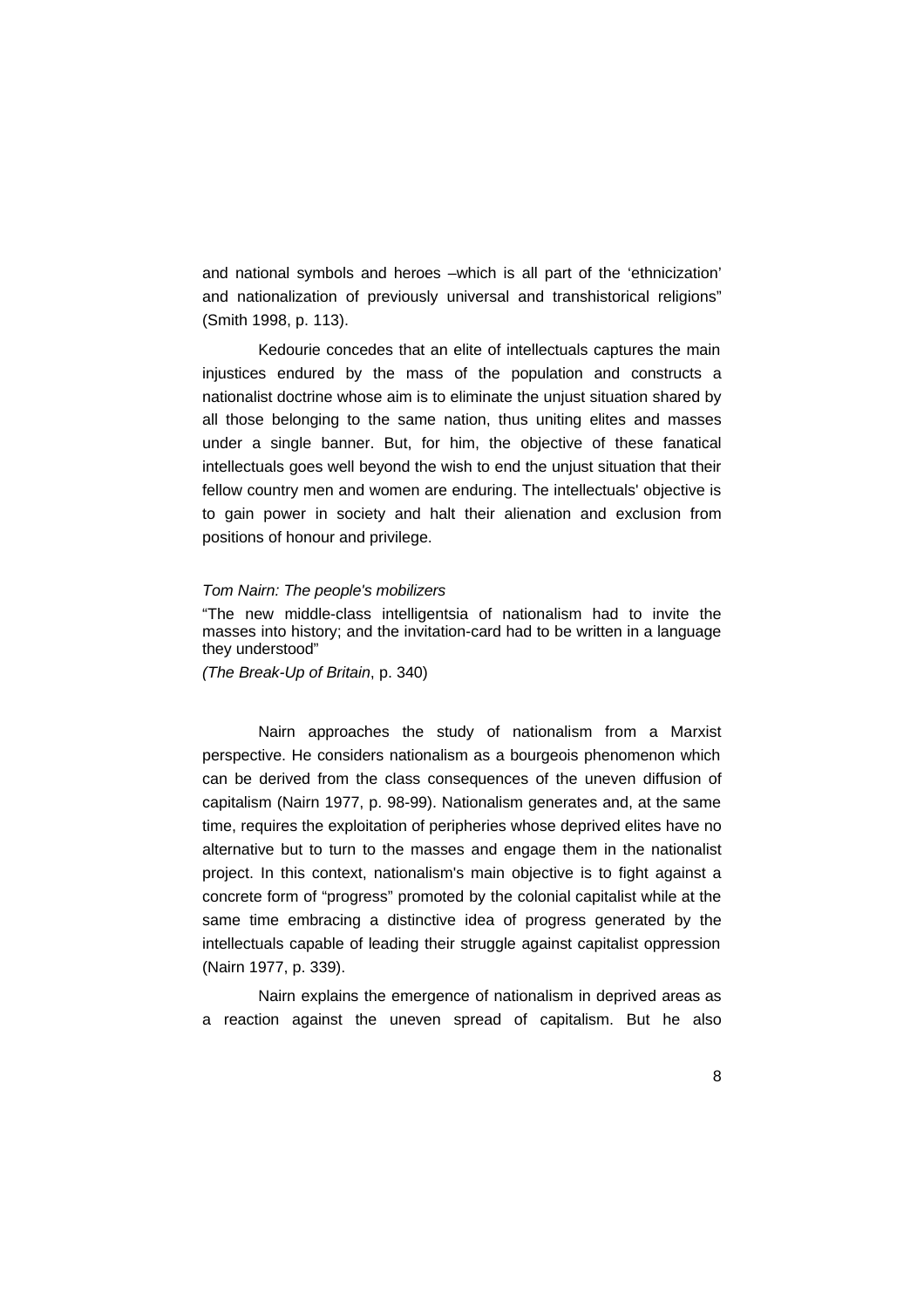acknowledges the existence of some exceptions to the connection he establishes between nationalism, backwardness and periphery.

To mobilize the masses and gain their support for the nationalist cause, the new intellectual elites have to work towards the construction of a "militant inter-class community" sharing a common identity even if, as Nairn stresses, they only share this identity in a mythical way.

Nairn, as well as Hroch and Peter Worsley, envisages a chronological progression in the spread of nationalism from elite into mass involvement.

In Nairn's theory, the support of the masses is crucial if a nationalist movement is to succeed. But, what are the implications of turning to the people? He points at three main implications: (1) speaking their language; (2) taking a more kind view of their general "culture" which had been relegated by the Enlightenment and (3) coming to terms with the enormous and still irreconcilable diversity of popular and peasant life (Nairn 1977, p. 101).

#### *John Breuilly: The creators of ideology*

"Nationalist ideology has its roots in intellectual responses to the modern problem of the relationship between state and society" *(Nationalism and the State*, p. 349)

Breuilly understands nationalism as a form of politics, principally opposition politics. In his view, "the term 'nationalism' is used to refer to political movements seeking or exercising state power and justifying such actions with nationalist arguments" (Breuilly 1982, p. 3).

Breuilly, in line with Kedourie and Nairn, stresses the ability of nationalism to attain mass support and confers a pre-eminent role to intellectuals and members of the professions as key figures in the construction of nationalist ideologies. But, according to him "nationalism cannot be seen as the politics of any particular social class...[and] neither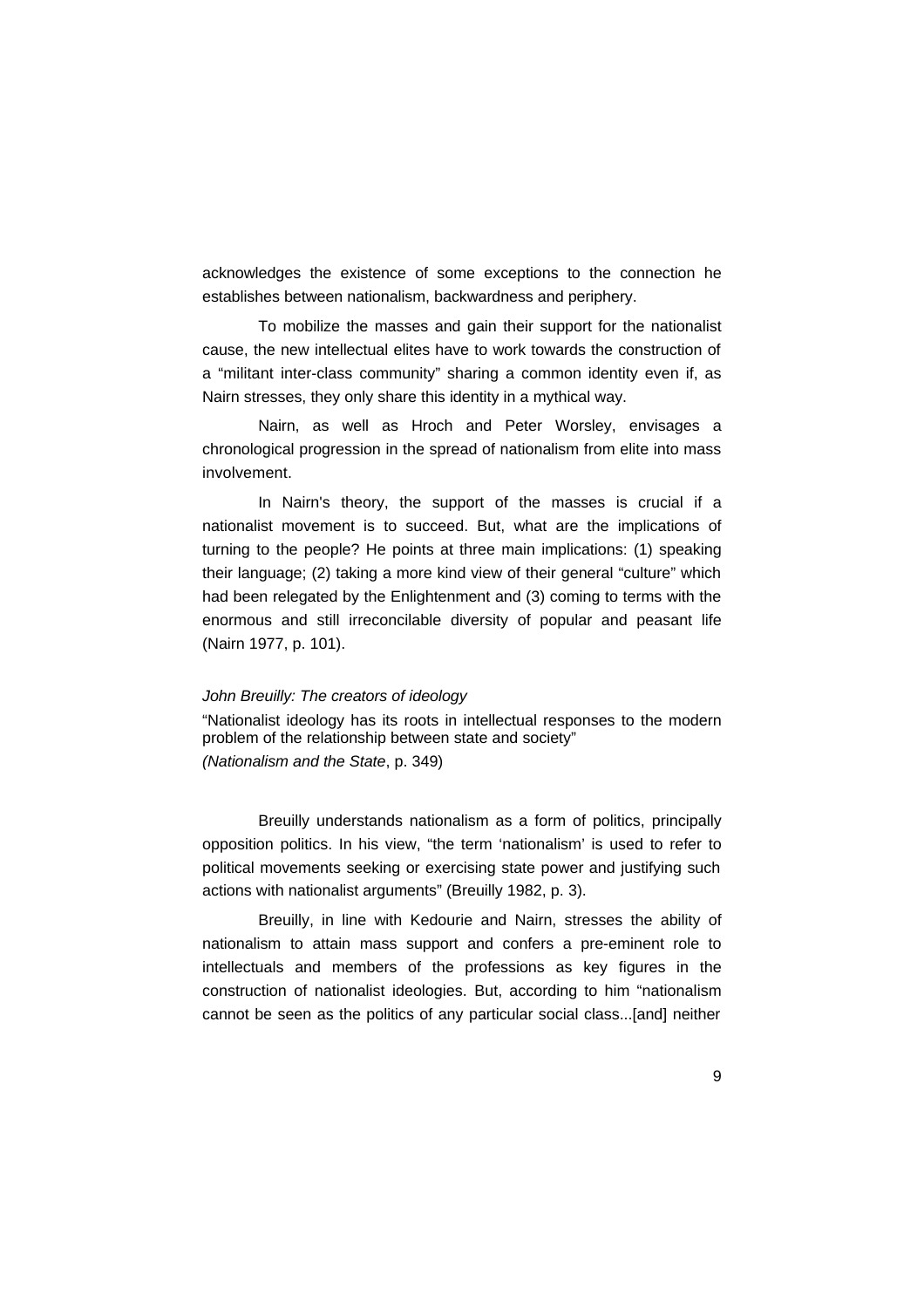can it be regarded as the politics of intellectuals", although most nationalist leaders are drawn from the professions (Breuilly 1982, p. 332).

In his view, the idea that "nationalism should be seen primarily as the search for identity and power on the part of displaced intellectuals is a gross exaggeration, even if that is what it means to many intellectuals in nationalist movements" (Breuilly 1982, p. 332). Breuilly admits, however, that the exclusion from expected positions suffered by some intellectuals and members of the professions may contribute to their support for nationalism as an ideology able to provide a new identity containing "images of an ideal state and an ideal society" in which they will have a secure, respected and leading position (Breuilly 1982, p. 329).

Breuilly points at two set of arguments to explain the intellectuals' attraction to nationalism. First, although he portrays nationalist intellectuals as unsuccessful professionals, he argues that their failure is relative, since it involves both failing to obtain certain positions, and not getting the financial and social status expected from the position attained. Here the argument echoes that of Kedourie's theory about indigenous intellectuals being excluded from top positions in colonial societies and how this made them turn to nationalism. Second, he argues that the excessive number of intellectuals produced by some societies and the inability to "absorb" them, may also contribute to explain why some intellectuals turn to nationalism.

He perceives nationalist politics as elite politics in politically fragile states, or as a form of politics which can arouse mass support without having to tie itself too closely to the specific concerns of that support. The compelling character of the nationalist ideology stems from the connection between the intellectuals' portray of the nation and the common beliefs and often widespread political grievances shared by large sectors of the population.

He argues that symbols and ceremonies award nationalist ideas a definite shape and force in two major ways: they project certain images of the nation, and enable people to come together expressing some type of national solidarity.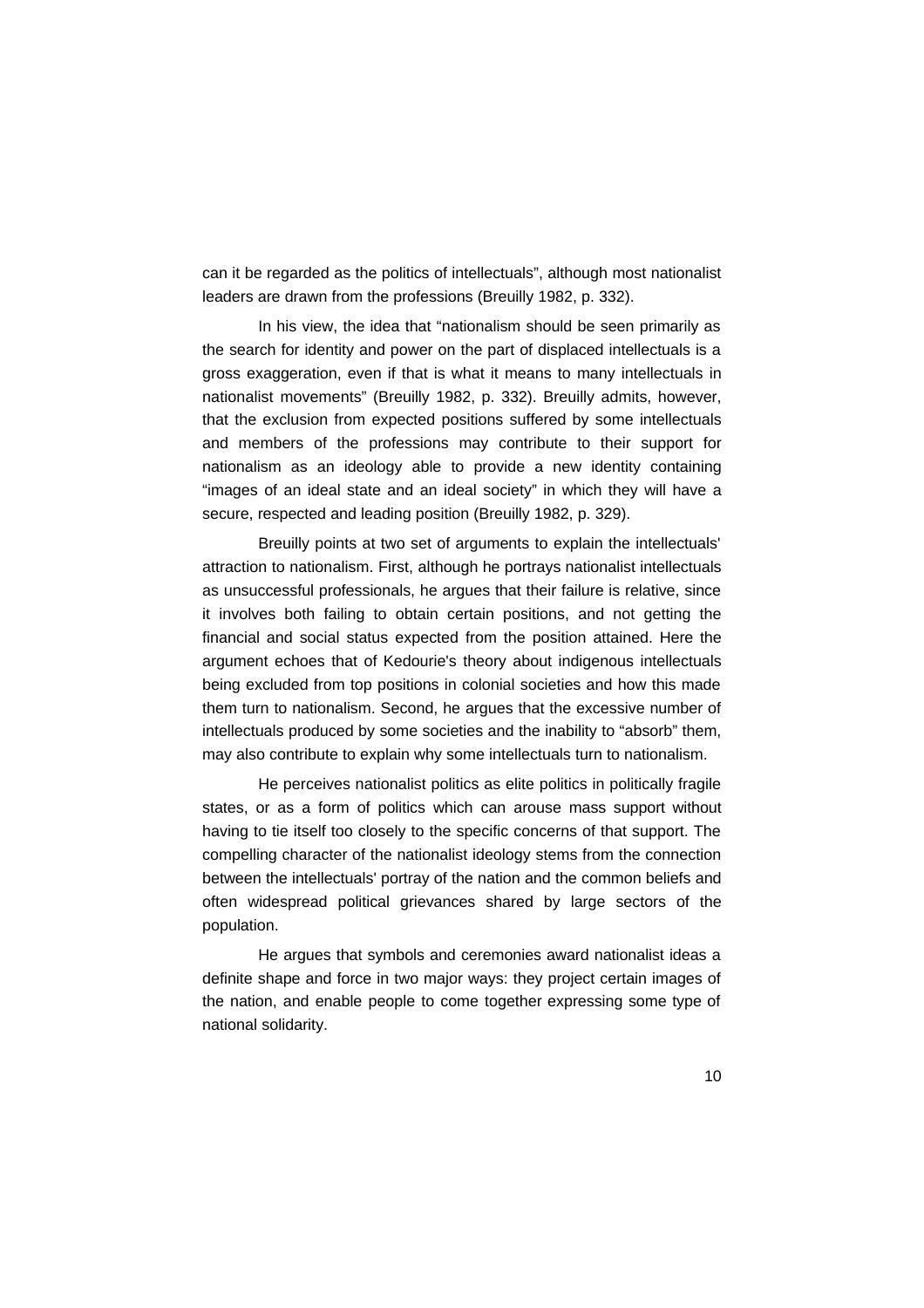#### *Anthony D. Smith: "In search of identity"*

"There is, in fact, an 'elective affinity' between the adapted model of a civic, territorial nation and the status, needs and interests of the professionals (and to a lesser extent of the commercial bourgeoisie)" (*National Identity*, p. 121)

In his early work Smith confers pre-eminence to political and religious, rather than social and cultural factors in the emergence of what he refers to as ethnic nationalism. He argues that the modern era is characterized by the rise of what he calls the "scientific state", this is, "a state whose efficacy depends on its ability to harness science and technology for collective purposes" (Smith 1998, p. 189). In his view, the emergence of the "scientific state" challenges the legitimacy of religious explanations and favours situations of "dual legitimation", in which rival grounds of authority dispute for the allegiance of humanity. Intellectuals, as the equivalent of pre-modern priests, are particularly affected by this dispute.

According to Smith, the rise of a secular intelligentsia within the framework of the "scientific state" has encountered several obstacles, among them: the overproduction of highly qualified personnel, the opposition on the part of entrenched hierarchical bureaucrats to the critical rationalism of the intelligentsia, and the use of ethnic or other cultural grounds for discrimination in admitting sections of the intelligentsia to public high-status positions.

Smith emphasizes the crucial role of intellectuals as generators of ideology and leaders of the nationalist movement in its early stages, although he is more sceptical about their function once the nationalist movement develops. He rejects those who define intellectuals as fanatical power-seeking individuals, though he accepts that, in some instances, it is possible to point at some excluded and resentful intellectuals especially in colonial societies.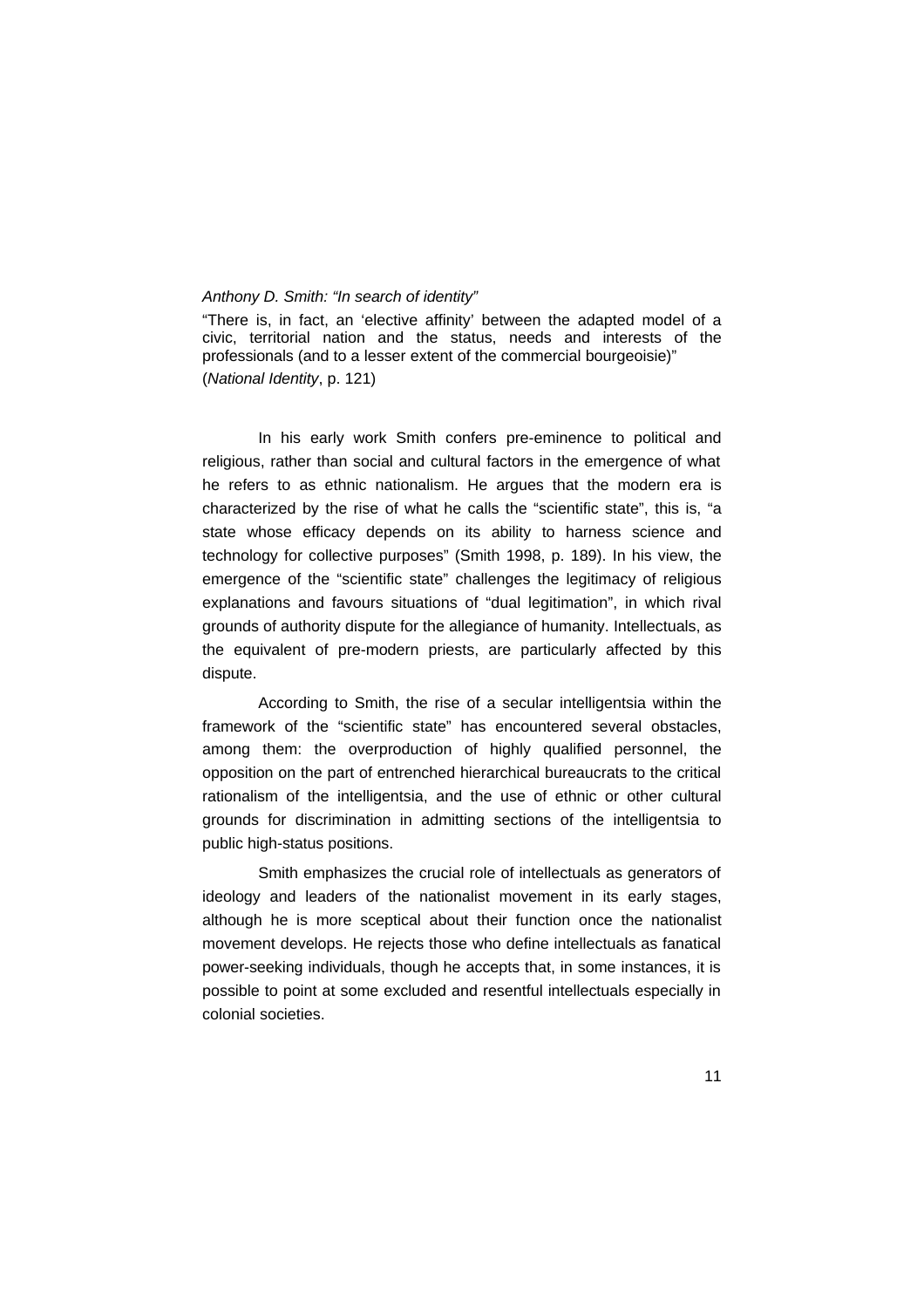Smith concludes that the beneficiaries of nationalism are the members of the mobilized *ethnie* at large, since nationalism favours both, the activation of the masses and the end of their role as passive objects of external domination, and the elevation of popular culture into literary "high" culture performed by intellectuals. Against those who stress the invented nature of nations and nationalism (Hobsbawm and Ranger, 1983), Smith highlights the "ethnic origins" of most of the cultural elements selected by intellectuals in the construction of modern nationalism.

To explain the attraction that many intellectuals in different parts of the world have felt for nationalism and their influential imprint on the ideology and language of nationalism, Smith invokes the "identity crisis" experienced by people in general and the intellectuals in particular stemming from the challenges posed to traditional religion and society by the "scientific state". He argues that the "nationalist solution" allows individuals to draw their own identity from the collective identity of the nation. In so doing, "she or he becomes a citizen, which is, a recognized and rightful member of a political community that is, simultaneously a cultural 'community of history and destiny'" (Smith 1991, p. 97). Here Smith stresses the relation between national identity and citizenship thus emphasizing the cultural and political aspects of nationalism.

The writings of Kedourie, Nairn, Breuilly and Smith firmly place intellectuals as the generators of nationalism. In so doing, these scholars coincide in defining nationalism as a modern political ideology which, to be successful, requires the support of the masses, however, they regard the relationship between intellectuals and the masses in very different ways.

Kedourie underlines the wide gap between intellectual elites and the masses. In contrast, Nairn accents the need to create an inter-class community united by a common objective and, Breuilly describes what we could refer to as an "interactive" relationship between intellectual elites and the masses. Smith highlights the shared character of national identity among members of the same nation.

Kedourie, Nairn, Breuilly and Smith agree on the significance of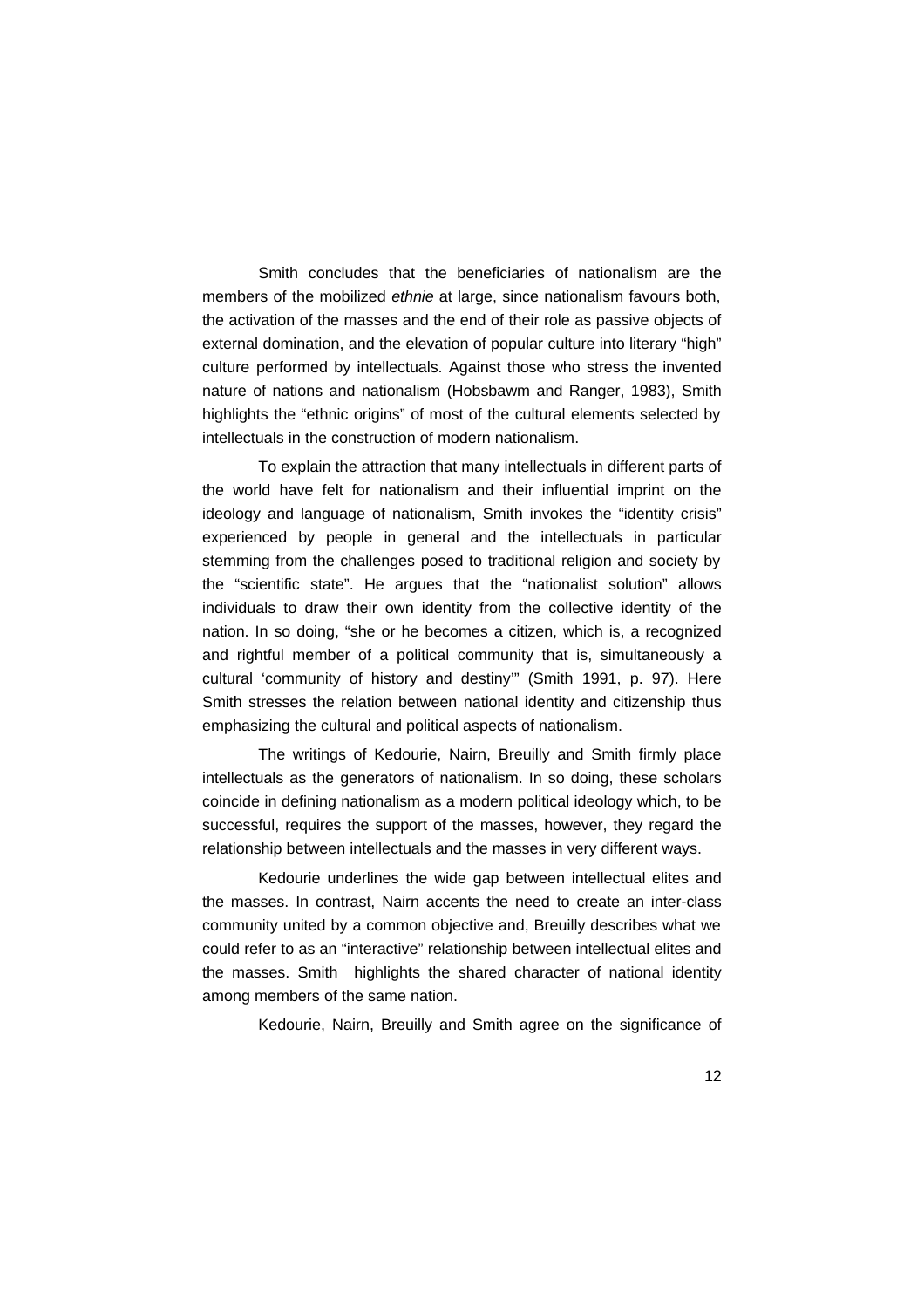mass support if a nationalist movement is to succeed. They also emphasize the power of culture, language, symbols and ceremonials as key constituents of nationalism. What is lacking from their analysis is a specific theory considering whether the task of intellectuals in nations without states is different, and if so, to what extent, from the task of intellectuals in nation-states. Apart from Kedourie who studies the relationship between intellectuals and nationalism in colonial societies, neither Nairn, Breuilly or Smith specify the context within which the intellectuals they analyse live and develop their theories.

There is considerable literature on the role of intellectuals in oppositional nationalisms, however, most of it concerns the study of underdeveloped countries (Hobsbawm, Gouldner, Kautsky). An exception to the considerable literature devoted to the study of nationalism and intellectuals in colonial societies is exemplified by the work of Pinard and Hamilton who study the participation of intellectuals in Quebec nationalism (Pinard and Hamilton, 1984). But their work has a primarily empirical focus and fails to provide a theoretical framework for the study of the relationship between intellectuals and nationalism in stateless nations. In what follows, I address this particular task.

# **Part Three**

# **Intellectuals in nations without states: the case of Catalonia**

The third part of this paper offers a theoretical analysis of the socio-political context within which intellectuals operate in nations without states. In particular, it focuses on the role of intellectuals in the maintenance of the Catalan language and culture during Franco's dictatorship (1939-1975). First, I offer a brief account of the cultural resistance activities carried out by Catalan intellectuals. Second, I analyse the processes that saw Catalan nationalism transformed from an elite into a mass movement. In conclusion, the paper examines a number of the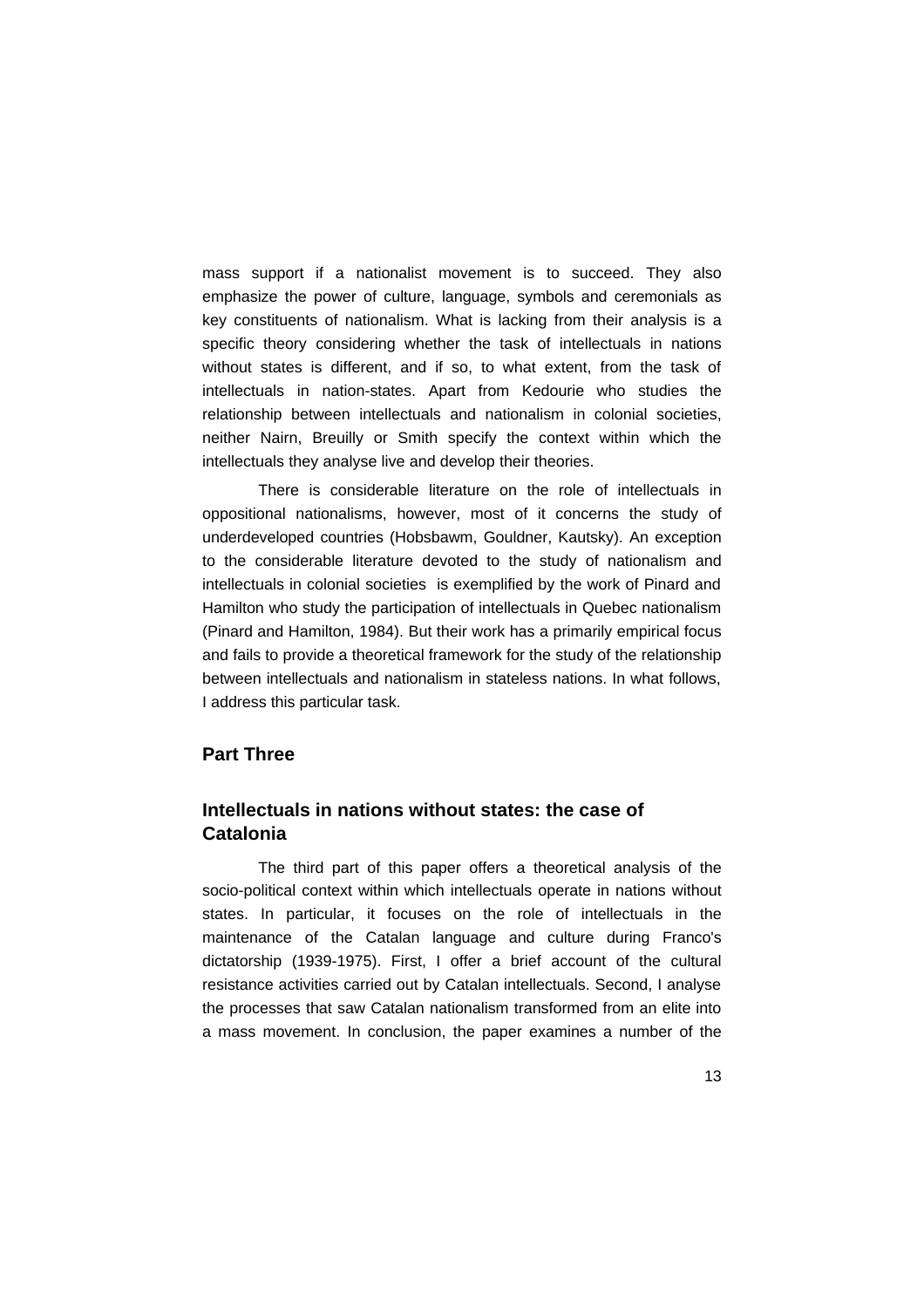rational and emotional arguments that intellectuals invoke as they pursue their role as mobilizing agents in contemporary Catalan nationalism.

I am aware of the existence of substantial differences between the role of intellectuals at the birth and the re-emergence of a nationalist movement that has been dismantled. I am justified, I believe, in selecting the re-emergence of Catalan nationalism during Franco's dictatorship because of its devastating effects on Catalan language and culture (Benet, 1973). In that context, only small circles of intellectuals and clandestine political activists engaged in the maintenance of key components of Catalan identity and primarily devoted their efforts to the cultivation of Catalan high culture. To begin with, I turn to the issue of the discussion of the specific context within which intellectuals develop their activities in nations without states.

### **The socio-political context**

I argue that the study of nationalism in nations without states requires a specific approach which should take into account two key factors. First, that sub-state nationalism emerges within already established nation-states and second, the need for an "alternative elite" ready to challenge the state, construct a nationalist ideology and lead the nationalist movement.

(1) The nationalism of nations without states emerges within already established nation-states endowed with their own national education system, a specific media system, a constituted power elite and a set of institutions forming the state and defining its territorial, political, social and economic framework. Nation-states embody a cluster of institutions which both define and govern the country while stateless nations may or may not enjoy some kind of cultural or political autonomy, as a result of the state's decision.

Often, more than one nation live under the umbrella of a single state. Almost invariably, one nation prevails above the others and plays a leading role in the governance of the country and also in defining its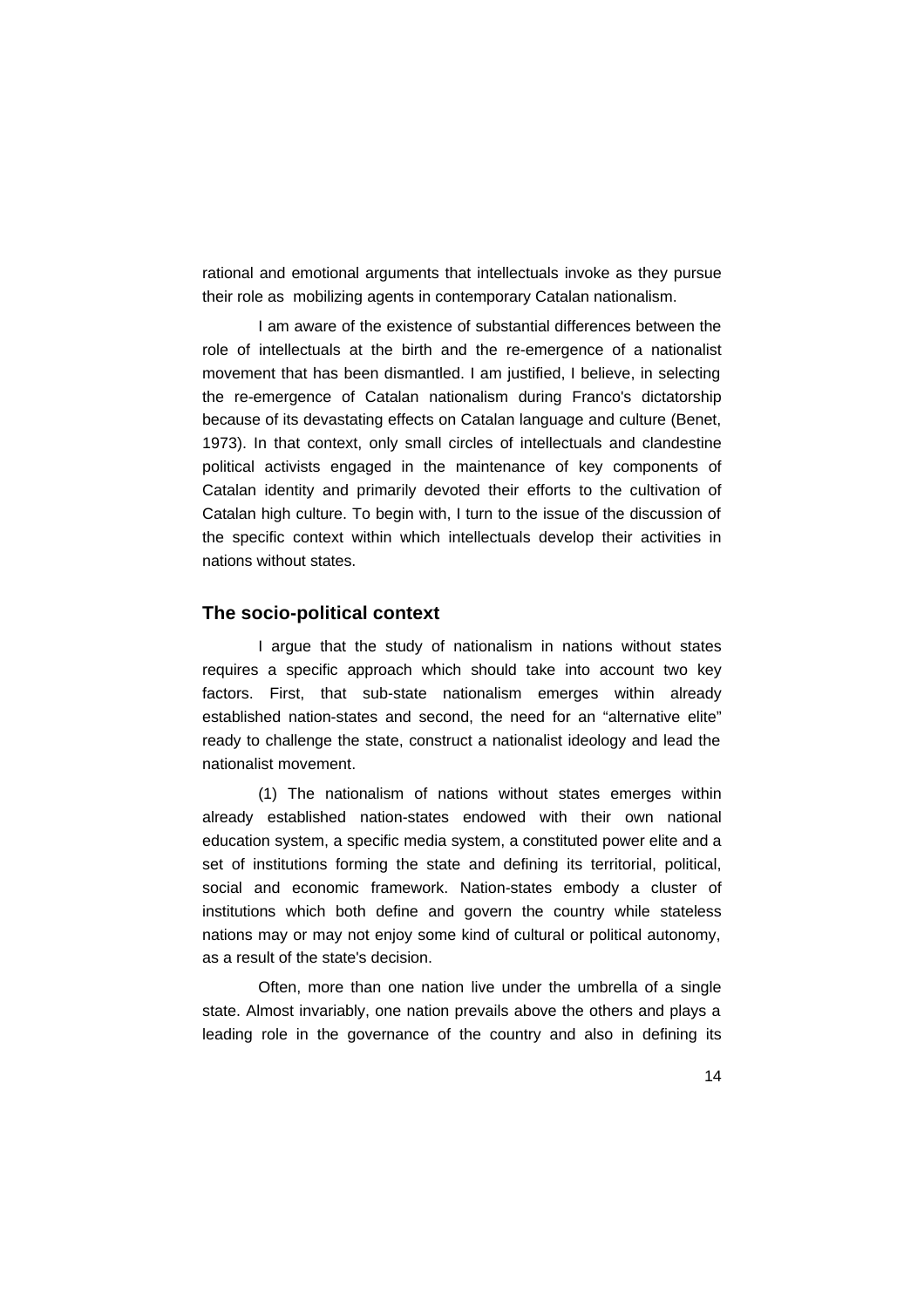identity through the promotion of a specific culture and language, which generally involves the marginalization of minority cultures and languages. In Spain, Castile turned to be the dominant nation to the detriment of Catalonia, the Basque Country, Galicia and other regions.

The mere existence of a community which considers itself to be a nation other than the one the state seeks to promote poses a threat to and questions the legitimacy of the state wherever it is defined as a unitary political institution. Democratic states recognize internal diversity, however, they are often reluctant to employ the term "nation" when referring to their national minorities since the political consequences which this may entail, for instance the recognition of a nation's right to selfdetermination, are usually quite problematic. For this reason, the state tends to regard minority nationalisms as dangerous, or at least, as an uncomfortable phenomenon to deal with.

The ways in which the state responds to the demands of the national minorities included within its territory depend upon the state's own nature, the specific character of the nationalist movement, and the international support this is able to secure.

(2) The emergence of a nationalist movement in a nation without state requires the existence of some intellectuals prepared to build up a nationalist discourse different from, and often opposed to, that of the state.

In contrast, intellectuals indigenous to the nation-state develop their work within already established frameworks created and supported by the state. As the nation-state was in the process of being created, intellectual discourse was structured by the culture and language employed in the homogenization of its citizenry and the simultaneous marginalization of regional languages and cultures. As a result, such intellectuals are often critical and even dismissive of regional nationalist movements.

# **The "potential elite"**

Crucial to the development of nationalism in nations without states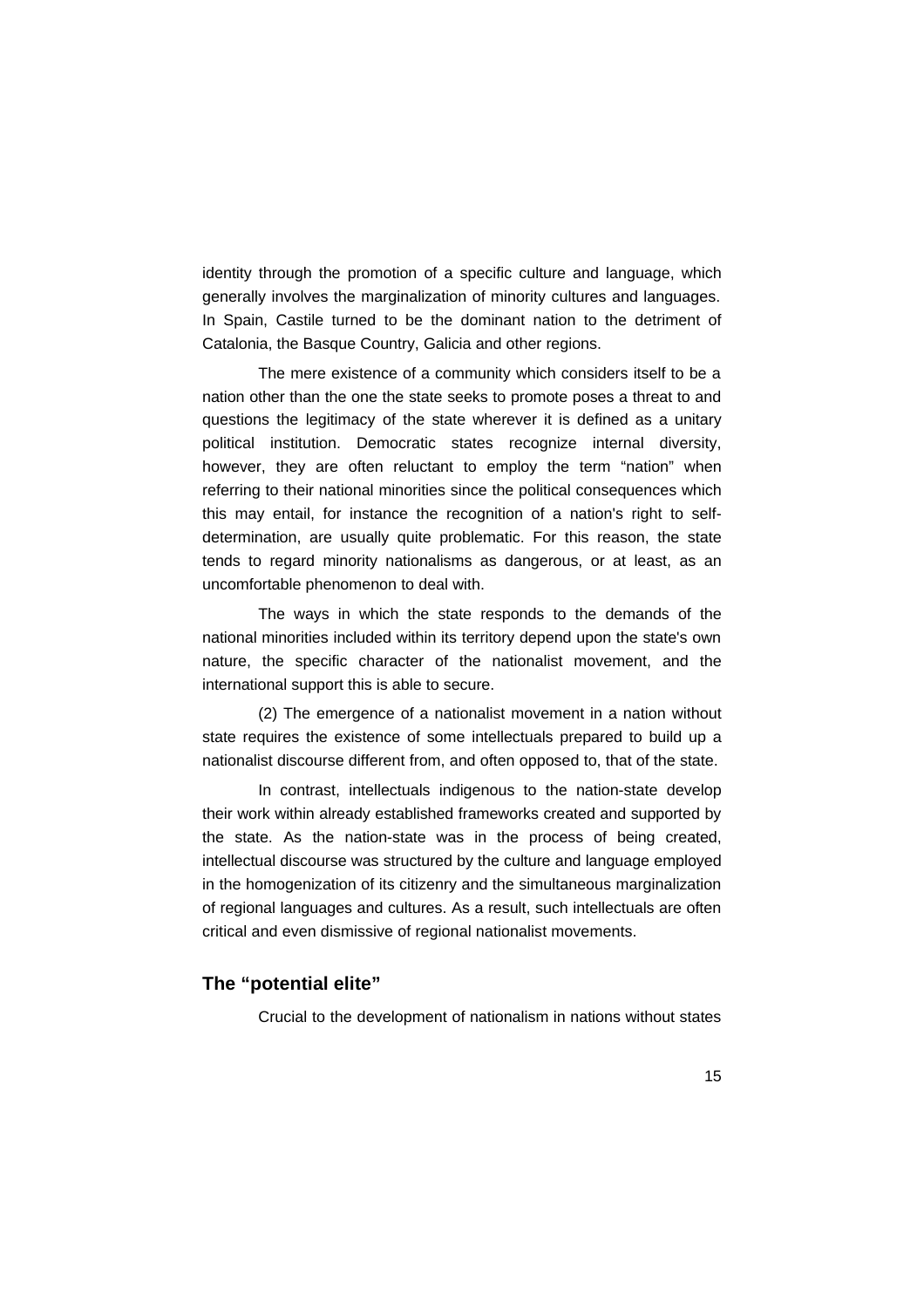is the existence and position occupied by the "potential elite". By this I refer to those educated individuals who, if the nationalist movement succeeds, are likely to become its leaders. The potential elite includes:

(a) Individuals who feel dissatisfied with the state's treatment of their community. The degree and strength of their dissatisfaction may vary. In some cases, it is connected to the intensity of the state's repressive and discriminatory measures which may range from cultural and socio-political measures to the use of force. Catalan intellectuals who engaged in resistance activities against Franco's regime are a case in point.

(b) Individuals who have been excluded from the state's "official" elite because of their regional origin. In such cases, individuals are unable to develop their work within the state's circles of power and influence, and have to circumscribe their activities to their region. This could be exemplified by the widespread Castilian adverse attitude towards Catalans which lead to their exclusion from influential positions in the Spanish economic and political power structure during the nineteenth and most of the twentieth century.

(c) Individuals who decide to prioritize their allegiance to the nation without state instead of aspiring to be integrated within the state's official elite. This involves their commitment to the advancement of a national cause opposed to that of the state, which often translates itself into their automatic exclusion from the state's selected elite. In these cases, it is the individual's choice rather than the state's systematic exclusion of some people because of their regional origin which leads to the inclusion of these individuals in the category of potential elite. In contemporary democratic Spain, the choice of some Catalan intellectuals to develop their work exclusively in Catalan automatically excludes them from Spanish speaking intellectual circles, unless their work is translated into Spanish. It has been argued that this is a strategy by means of which some educated people who would otherwise be unlikely to achieve a prominent position within the state's elite –because of fierce competition– would easily obtain a prominent position within a nation which is smaller and where competition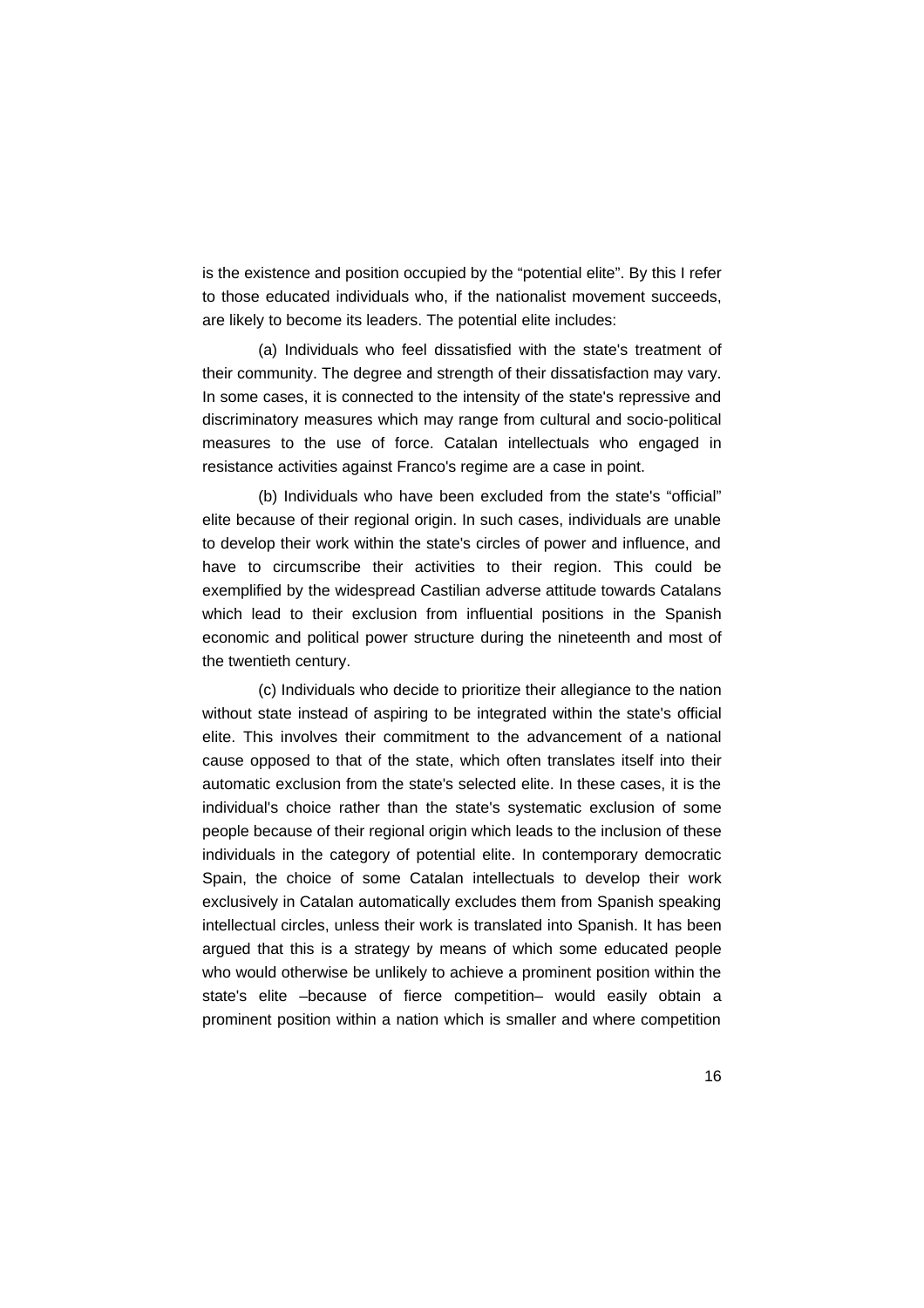is bound to be less intense. This argument emphasizes the self-interest of some individuals in promoting regional forms of nationalism in order to gain access to privileged positions.

In my view, although self-interest may in some cases play a substantial part in explaining why some intellectuals support sub-state forms of nationalism, it is misleading to explain all nationalist allegiances through economic motivation and the desire for power. A genuine love for the nation and a desire for its flourishing inspires many nationalists in nations without states, especially in those cases where the nation feels culturally, politically or economically oppressed by the state. Devoting one's life to the defence and enhancement of the specific character of one's own nation may act as a potent force. It provides meaning to the individual's life whilst setting a concrete and clear-cut objective to his or her actions. Because individuals usually embark upon nationalist projects as part of a group, they are bound to experience some kind of moral support and solidarity as members of a movement with a common goal. The sense of belonging to a nation can somehow be lived through the experience of comradeship arising within the nationalist movement or party.

In spite of this, differences amongst nationalist leaders are not to be ignored since fierce confrontation between them is a common phenomenon. Jealousy and competition amongst intellectuals are also commonplace. They struggle to become more influential, obtain more recognition or be offered a better job.

# **Intellectuals and nationalism in Catalonia.**

# **Cultural resistance**

During Franco's regime, the Catalan intellectual elite was divided between those who supported Francoism and those who stood against it and took upon themselves the task of maintaining the vernacular language and culture. Yet, while some of the former were incorporated into mainstream Spanish elite, the latter were automatically excluded and often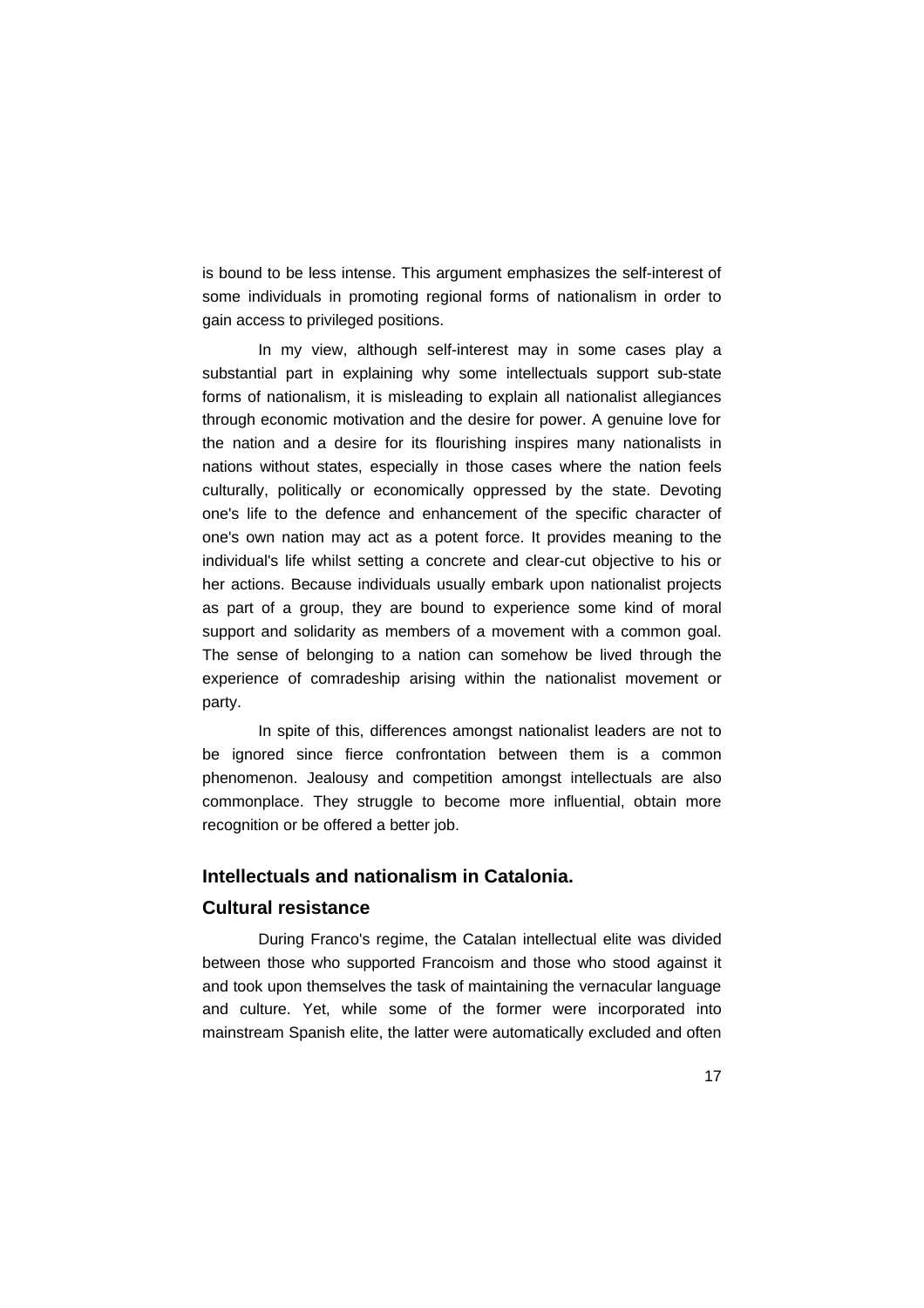persecuted by the regime. When considering the initiatives to preserve Catalan culture and language, which rose during that period we should distinguish between: initiatives rising from particular individuals and groups, and those emerging from some sectors of two powerful institutions: the Catholic Church and the University.

# *Individual and collective initiatives*

The Institute for Catalan Studies (*Institut d'Estudis Catalans*), dismantled in 1939, was reorganized in 1942 by Josep Puig i Cadafalch and Ramon Aramon. Their clandestine activities involved the publication of books and articles on medicine, science and other subjects in Catalan. *Omnium cultural*, a semi-clandestine institution from 1964, was legally recognized in 1967 and then saw a dramatic increase in membership (from 639 in 1968 to 11,000 in 1971). Among the activities of *Omnium Cultural* were the teaching of Catalan and the sponsoring of the Prize of Honour of the Catalan Letters (Premi d'honor de les lletres catalanes) (Vilar 1989, p. 358). The organization of cultural clandestine groups such as *Amics de la Poesia*, *Estudi* or *Miramar*, together with the holding of Literary competitions such as the *Nit de Santa Llúcia* (St. Lucy's evening) and the *Cantonigrós,* and the publication of journals in Catalan (Fabré, Huertas and Ribas 1978, pp. 156 ff), were some of the major activities organized by intellectual elites (Casassas, 1999).

### *The Catholic Church*

Further to the activities of private individuals, the Catholic Church and the University contributed to sustain Catalan culture. The position of the Catalan Church was not homogeneous. Thus, while some sectors supported the Francoist regime, others were reluctant to adopt an attitude that could undermine the strong relationship between religion and Catalan culture sustained since the Middle Ages. Some sectors of the Catholic Church assumed a crucial role by preaching and teaching religion in Catalan and employing it as an instrument of culture and communication.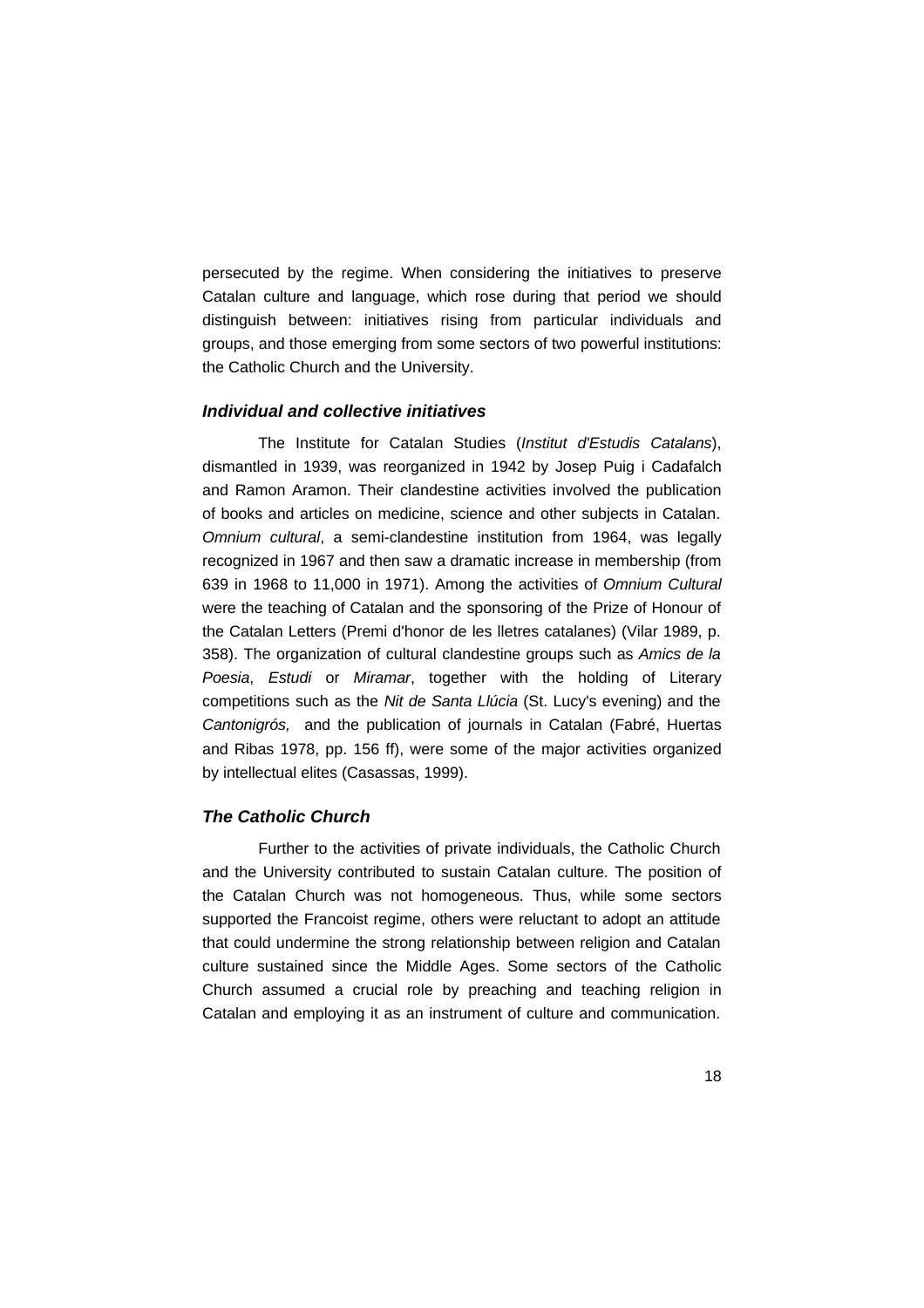In 1942, the first book legally published in Catalan after the Civil War appeared. It was a religious book produced under the auspices of the Catholic Church.

Amid other activities, the Abbey of Montserrat played a remarkable part in continuing to publish in Catalan. They created and promoted, among others, some children's publications (*L'Infantil, Tretzevents*) and some cultural and religious journals (*Serra d'Or*, *Qüestions de vida cristiana*). In 1958, the Abbey founded the *Estela* Press to promote religious books in Catalan (Masot i Muntaner, 1986) and in 1971 the PAM Press (Publications of the Montserrat's Abbey) became official (Faulí 1999, p. 35-39). The Abbey was also active in providing shelter to intellectuals and clandestine political activists from a wide political spectrum.

#### *The University*

The official organization of student life centred around the University Students Union (*Sindicato de Estudiantes Universitarios* or SEU) under the control of pro-regime individuals, however, constant resistance activities developed within the university. The University Front of Catalonia (*Front Universitari de Catalunya* or FUC) combined people from different backgrounds. It advocated the reconstruction of Catalonia and produced a critical account of pre-war Catalan politics.

Other university organizations included the National Front of Catalonia (*Front Nacional de Catalunya* or FNC), and the National Federation of Students of Catalonia (*Federació Nacional d'Estudiants de Catalunya* or FNEC) which represented an attempt to unify efforts in fighting the SEU. The university movement received new strength in the mid and late 1950s when new associations emerged. Three major campaigns were launched by the students between 1960 and 1961: the demand for the creation of Catalan culture and language Departments; a campaign against the increasing influence of Opus Dei; and the demand of amnesty for political prisoners and those in exile.

In the late sixties and early seventies, the influence of the 1968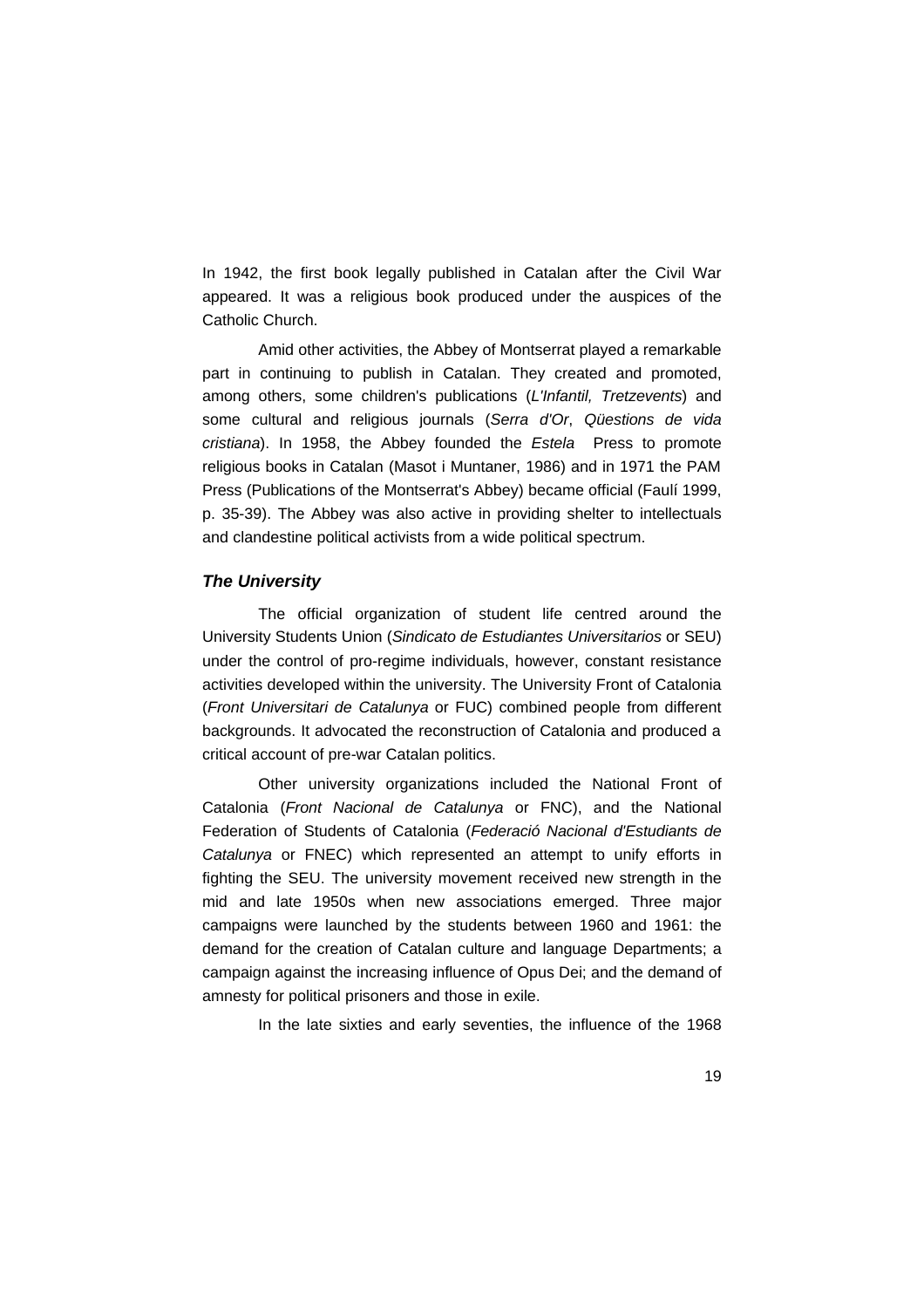student uprisings in France and the "Prague Spring" favoured the proliferation of radical organizations within the university, and nationalist claims came to be perceived as bourgeois. Nationalist groups disappeared from the university arena to return only after Franco's death.

#### **From elite into mass movement**

Three main phenomena marked the transition of Catalan nationalism from an elite into a mass movement, these are: the *Nova Cançó*, the Assembly of Catalonia and the proliferation of "solidarity actions".

The long years of repression endured by Catalans resulted in a widening gap between intellectual elites and the masses and such a gap posed a serious threat to the survival of the Catalan language and culture. The *Nova Cançó* (New Folk Song) movement of the sixties played a key role in the regeneration of the public sphere in Catalonia. The movement was founded by a small middle-class intellectual group of amateur singers and soon developed into an entirely popular phenomenon. The more Catalan singers were banned from the media and their concerts prohibited, the more popular they became. The *Nova Cançó* contributed to "give people –especially young people– all over the *Paï sos Catalans*, or Catalan-speaking territories, a sense of community till then never felt nor expressed so intensely" (Giner 1998, p. 71-76).

The Assembly of Catalonia (*Assemblea de Catalunya*, 1971) brought together three hundred people from diverse social backgrounds and political allegiances. It was the most important clandestine unitary movement in Catalonia since the Civil War and had no equivalent in any other part of Spain. The Assembly presented a common platform based upon four demands: (1) a general amnesty for political prisoners and exiles; (2) the upholding of human rights; (3) the provisional reestablishment of the 1932 Catalan Statute of Autonomy and; (4) the coordination of all peninsular peoples in fighting for democracy (Batista and Playà Maset 1991, pp. 301-302). The Assembly continued its unitary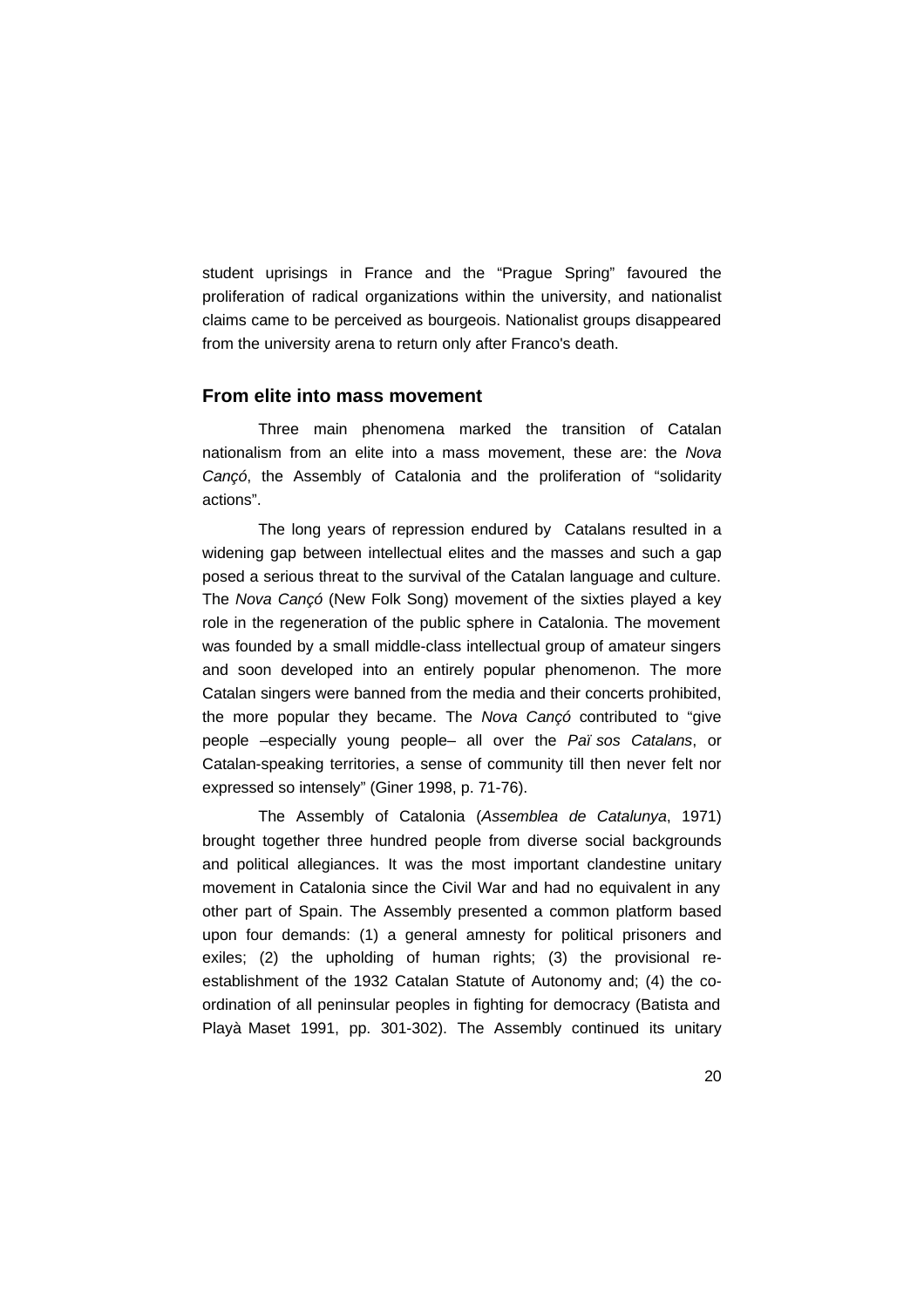mobilizing activities until the first Spanish democratic elections (15 June 1977). From that moment onwards, the recently legalized political parties took over leadership and concentrated on emphasizing difference between them in order to obtain good results in regional and national elections. Intellectual unity was definitely broken and differing nationalist discourses emerged.

While remaining a dictatorship wedded to conservative ideology, the Francoist regime went through different stages as a number of its policies were certainly modified over time. These modifications were a response to pressures to become more acceptable to Western democracies and were reinforced by deepening technocratic influences upon the regime during the late 1950s and early 1960s. In addition, free market ideals fundamentally transformed the structure of the Spanish economy with unintended consequences on Spanish society and social structure.

In the late 1960s and 1970s, the resistance movement took advantage of all possible breaches to actively protest against the regime. For instance, the early 1970s saw an increase in the number of "solidarity actions". By "solidarity action" I mean an action that is usually instilled by a small elite but whose aim is to attain mass mobilization. The objective of a "solidarity action" is to show the opposition's strength by focusing upon a particular demand and presenting it as undeniable due to the massive support it receives (Guibernau 1996, p. 105). A "solidarity action" which exemplifies the moment in which Catalan nationalism had definitely shifted from an elite into a mass movement concerns the one million strong mass demonstration in Barcelona on 11 September 1977 demanding a statute of autonomy for Catalonia. Franco had died in 1975 and the Political Reform Programme presented by the then Prime Minister, Adolfo Suárez, had been ratified by an overwhelming majority. In spite of that, the status that Catalonia might achieve within the new democratic Spanish state had not been decided yet. The Constitution that would define Spain as a democratic state and confer autonomy to Catalonia was to be ratified in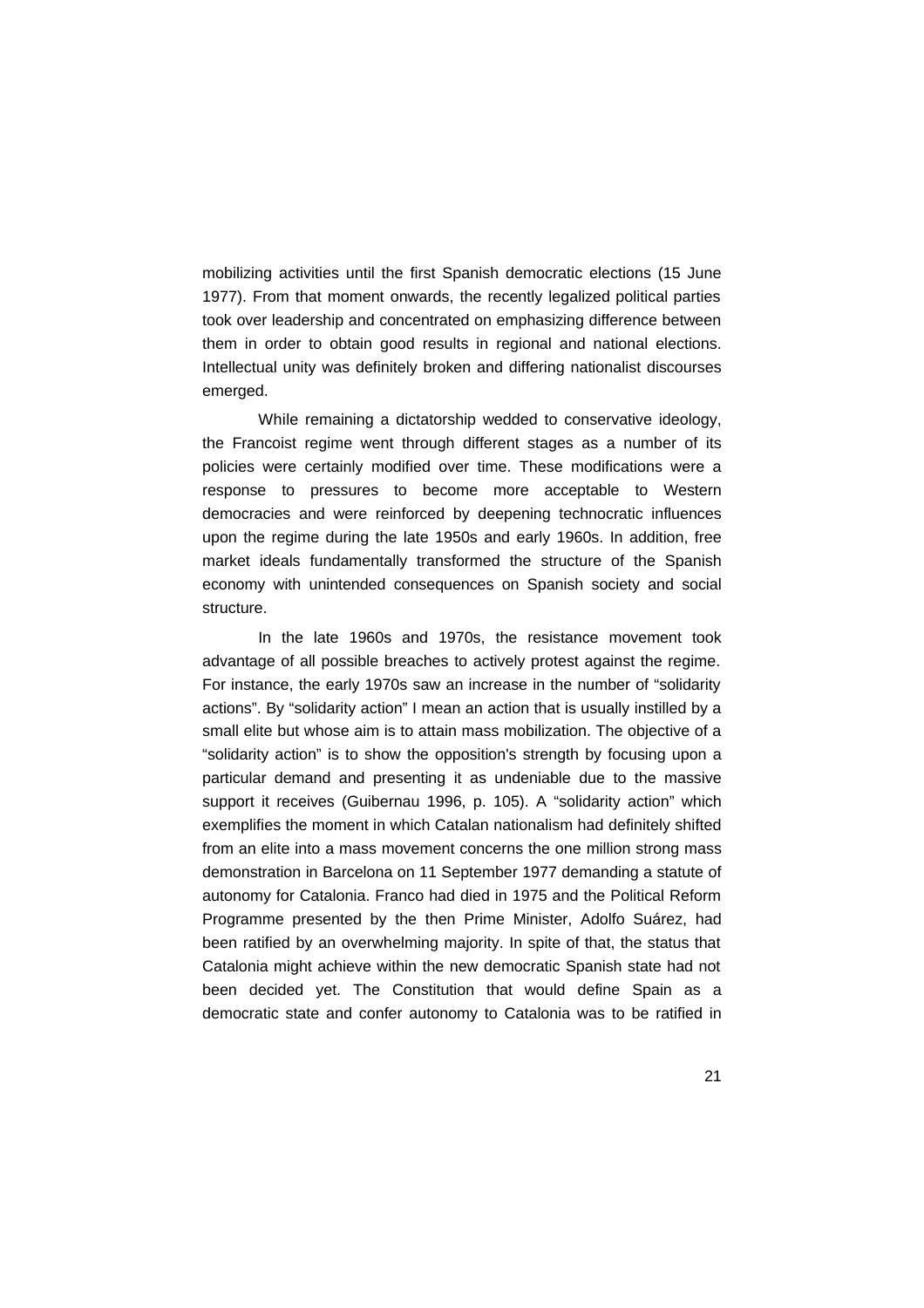# **Rational and emotional arguments as mobilizing agents**

Rational and emotional arguments become intertwined when intellectuals seek to awaken the nation and generate a mass nationalist movement. Rationality stems from the objective reasons invoked by nationalists when defending their case. Independence or greater autonomy may mean: a better economy by encouraging regional development and the right to retain regionally generated wealth; a higher quality of life; freedom from a series of constraints imposed by the state and; even a deepening of democracy by favouring decentralization and selfdetermination.

Emotions are aroused when the nation is presented as a community which transcends the limited lives of particular individuals while providing them with a collective sense of identity. Belonging to a nation, which is real in the minds of its members, confers them a sense of continuity grounded upon the sentiment of being part of a group portrayed as an extended family. Individuals are born into particular families in the same way as they are placed within specific nations which act as major socializing agents. Individuals are brought up within particular cultures which define the way in which they relate to themselves, others and nature. The use of a particular language increases the sentiment of belonging to a community sharing a common history and a common set of values and practices. As in a family, membership of the nation implies a certain solidarity, in this case, with fellow nationals. It also demands sacrifices and generates sentiments of love and affection which generally become more prominent when the well being of the group in under threat.

### *Rational arguments in contemporary Catalan nationalism*

Rational and emotional arguments have a strong presence in Catalan nationalism which is currently split between a majority movement for greater political autonomy within Spain, and a minority movement for

1978.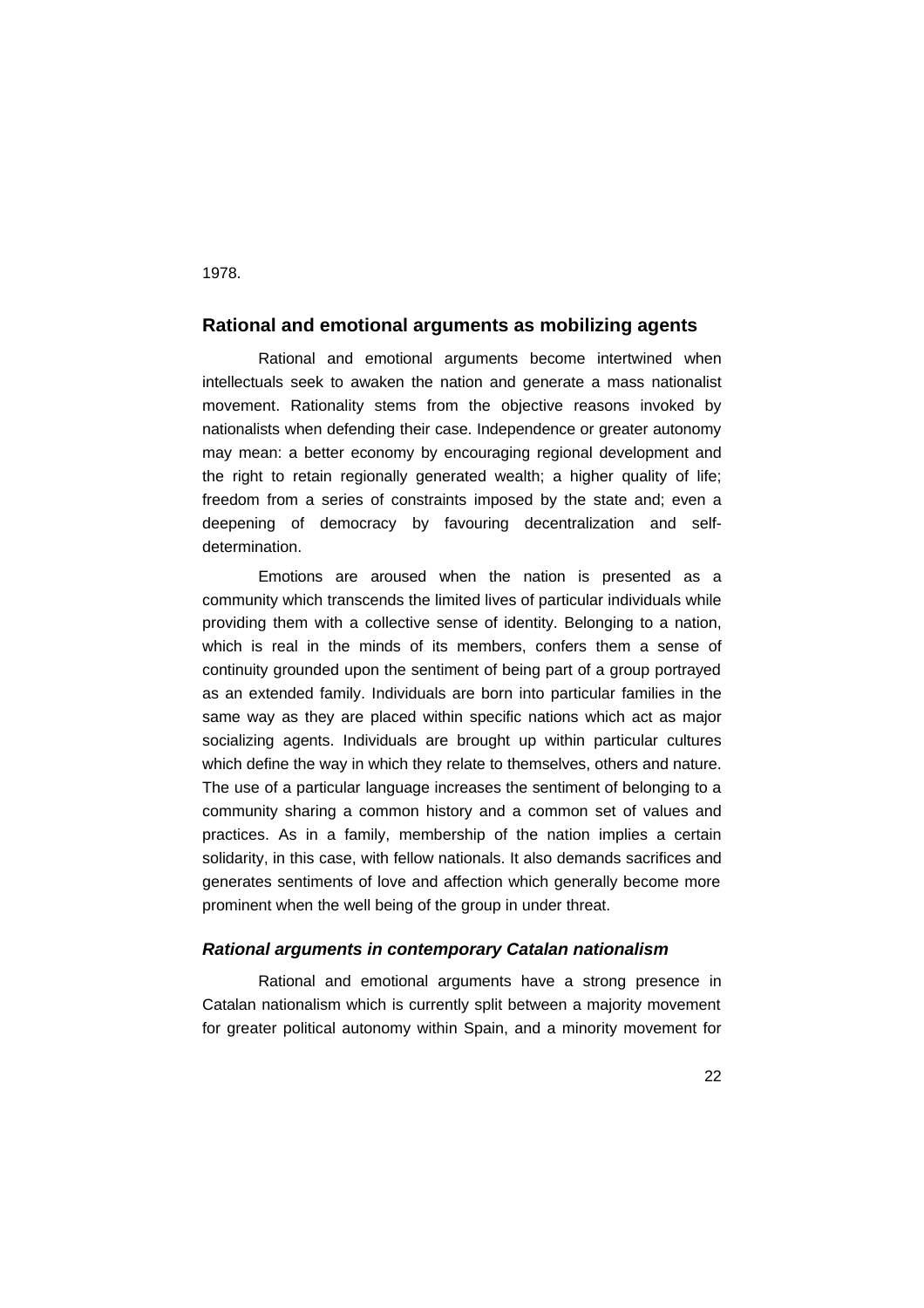Catalan independence. During Franco's regime, the key objective was to restore democracy and with it the right of Catalonia to develop its language and culture, and recover its autonomous political institutions. These were rational demands capable of arousing intense emotional reactions.

In this section I examine some of the arguments which are currently being invoked by Catalan nationalists, including intellectuals as well as political leaders, to legitimize their demands for further autonomy for Catalonia some twenty years after the restoration of its autonomous government (*Generalitat*). In their view, Catalonia should enjoy increasing levels of self-government, be granted a fiscal regime balancing out regional inequalities and be recognized as a nation within Spain with the means to develop fully its distinct identity. Certain Catalan nationalists argue that only through independence can Catalonia thrive culturally and economically and thereby find itself considered a fully fledged political actor in the international arena.

I distinguish three main rational arguments destined to convince not only those who share a strong sense of national identity but also those who are solely interested in supporting Catalan nationalism in so far as it proves capable of improving their quality of life, deepening democracy and/or dynamising civil society.

First, the argument that Catalonia's contribution to the Spanish coffers heavily outweighs the income it receives from the central government. This is presented as an unjust situation which, if reversed, would automatically increase the Generalitat's spending power and improve the Catalans' quality of life.

Second, the argument that political decentralization tends to strengthen democracy in as much as it brings decision-making processes closer to the people. Problems are identified, analysed and resolved where they emerge. Regional politicians usually have greater awareness of the needs and aspirations of their electorates, thus the argument follows, greater devolved powers for Catalonia would strengthen Spanish democracy and encourage greater democratic participation within the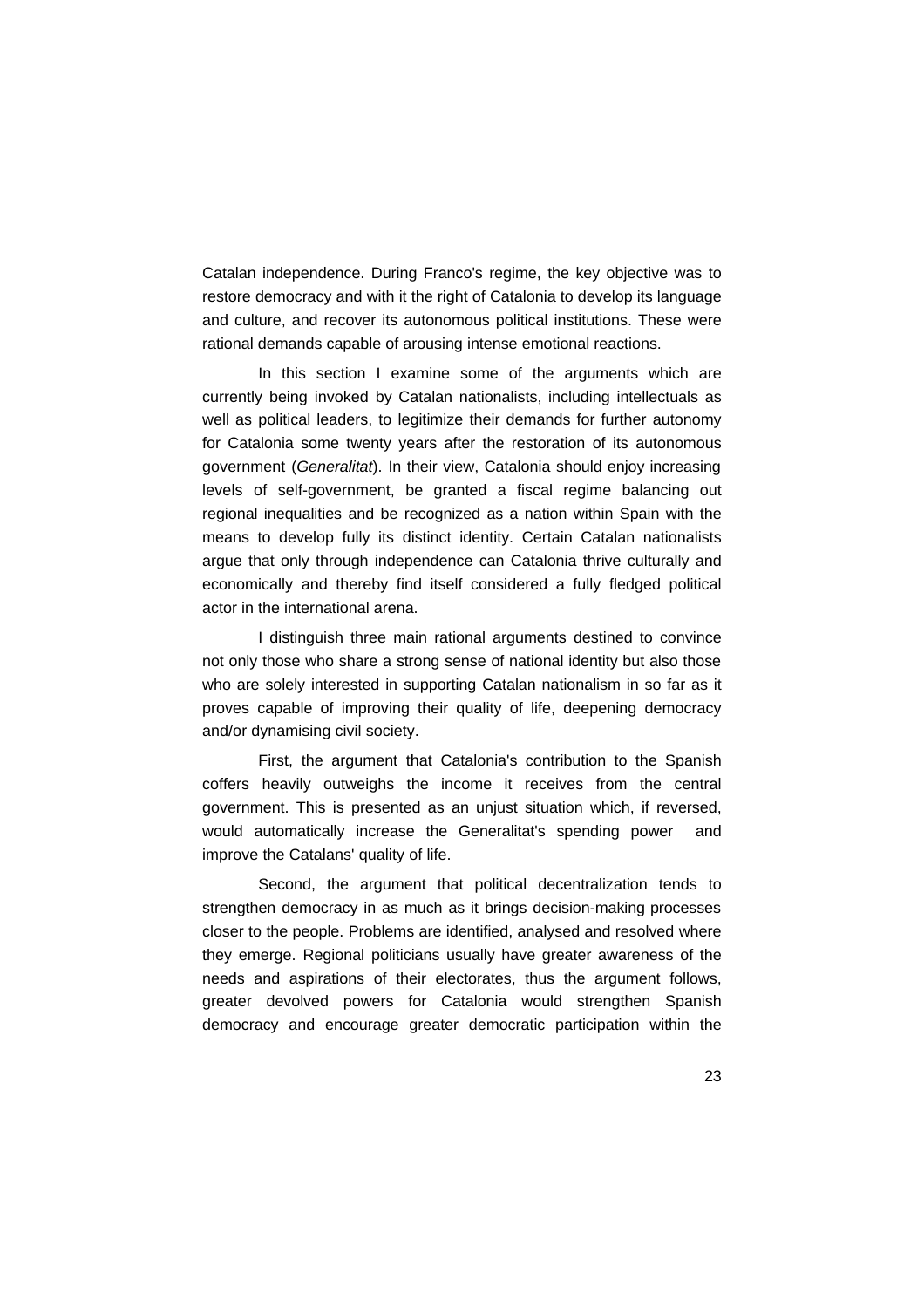region.

Third, the devolution of powers to regional institutions requires the re-allocation of resources to facilitate discrete policies and regional budget planning. These processes, in turn, contribute to revitalize civil society, encouraging local and regional initiatives which include cultural, economic and social projects. The demand for greater autonomy is connected with the wish to increase Catalonia's ability and efficiency to govern itself and be recognized as a distinct political actor within the European Union and other international institutions.

### *Emotional arguments in contemporary Catalan nationalism*

In Catalan nationalism, emotional arguments emphasize the sentiment of belonging to a cultural and territorial community which has suffered and rejoiced together throughout time. Emotional arguments evolve around three major clusters: history, territory and art.

First, a considerable number of people who suffered under Francoism still hold live images of either their own or their loved one's experiences which may include: torture, imprisonment, exile, proscription, and lack of freedom to cultivate their vernacular language and culture. Memories of oppression under Franco are connected with a long list of grievances, most of them concerned with repeated Spanish attempts to eradicate Catalan language, culture and political institutions. Key historical events, invested with particular meaning and capable of arousing an emotional response when Catalans "tell their history" include: The Revolt of the Reapers (*Revolta dels Segadors*) in 1640, when Catalans united against the harsh treatment they were receiving from Castile (Elliott, 1963) and, the abolition of Catalan rights and liberties in 1714 when on 11 September (turned into Catalonia's national day), after a massive Franco-Spanish attack, Barcelona surrendered. Philip V (*Felipe V*) ordered the dissolution of Catalan political institutions and Catalonia was subject to a regime of occupation; its language was forbidden and Castilian (Spanish) was proclaimed official (Balcells 1996, p. 12-17). More recent historical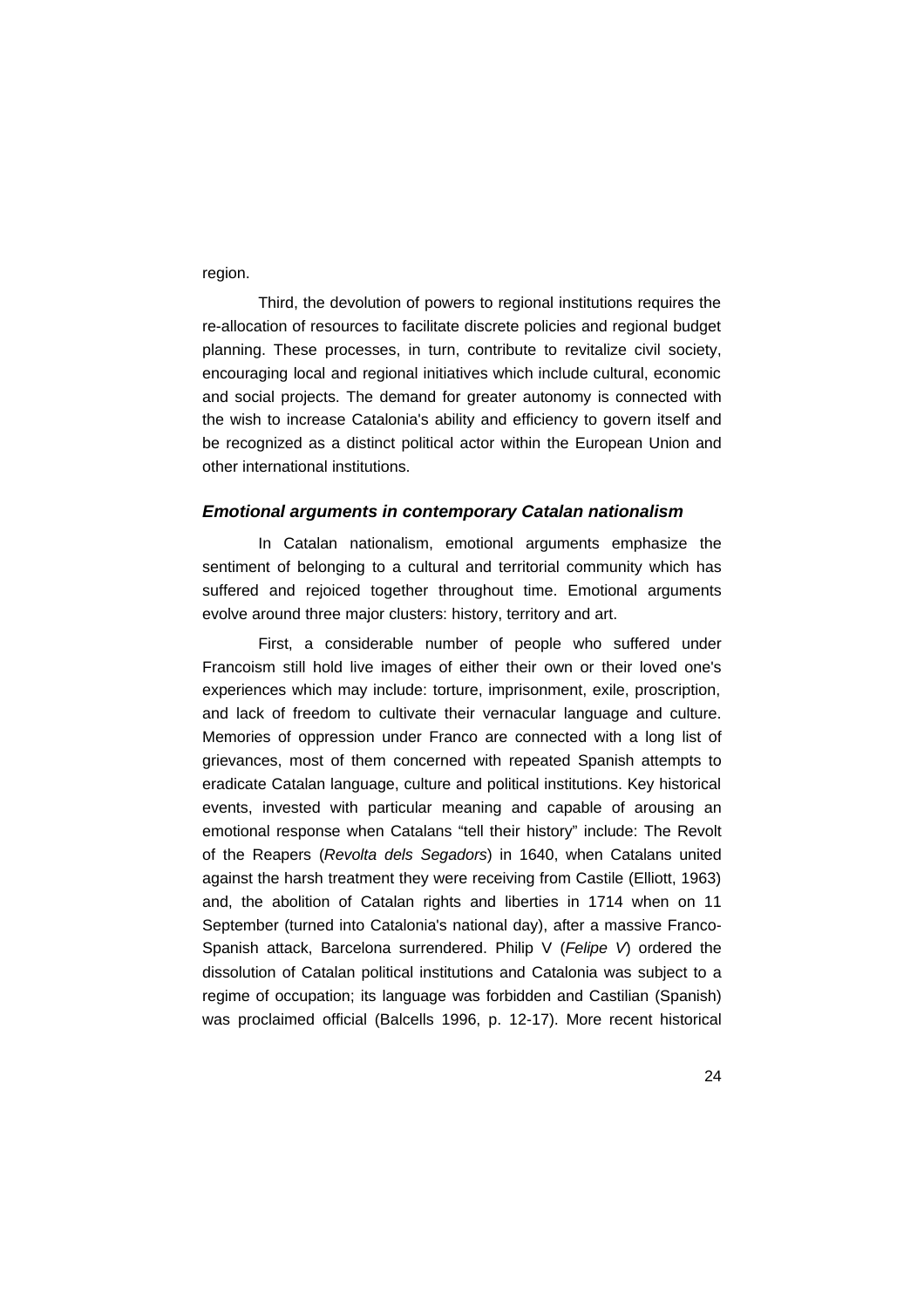memories include the suppression of the administrative government of the Catalan Mancomunitat (1913-1923) after the *coup d'état* of Miguel Primo de Rivera.

Second, references to the territory of Catalonia are contested. A substantial number of people refers to the so called *Paï sos Catalans* (Catalan Countries) including Catalonia, Valencia, the Balearic Islands and territories across the Pyrenees on the French side of the border. They justify their claim by stressing that these territories which, in medieval times were included in the dominion of the Count of Barcelona, share a common linguistic and cultural background. Dialects of Catalan are currently spoken in Valencia, the Balearic Islands and the area around Perpignan (France).

Particular landscapes are emotionally charged and portrayed as embodying Catalan traditions, history and culture. The monasteries of Ripoll, Montserrat and Cuixà (France); mountains such as the Canigó (France), or urban landscapes such as the Fossar de les Moreres (Barcelona) are among them.

Third, selected works of art and artists turned into symbols of Catalan identity are often portrayed as part of a corpus of Catalan high culture which has received international recognition. The work of Joan Miró, Salvador Dalí, Antoni Gaudí, Antoni Tàpies and Pau Casals, among others, stands side by side with fine examples of Romanesque (Taüll) and Gothic art (Barcelona's gothic area). The rich Catalan folklore including the *sardana* (Catalan national dance) should be added to the list of symbols of Catalan identity.

A further and powerful symbol of Catalan identity which somehow escapes the above typology concerns sport, football in particular. During Francoism, the Barcelona Football Club (*Barça*) was portrayed as a representative of the Catalan nation and exemplified resistance against the dictatorship. In Catalonia, the Barça's victories were celebrated as Catalan victories and whenever Barcelona F. C. and Real Madrid played each other the significance of the match went well beyond sport. Emotions were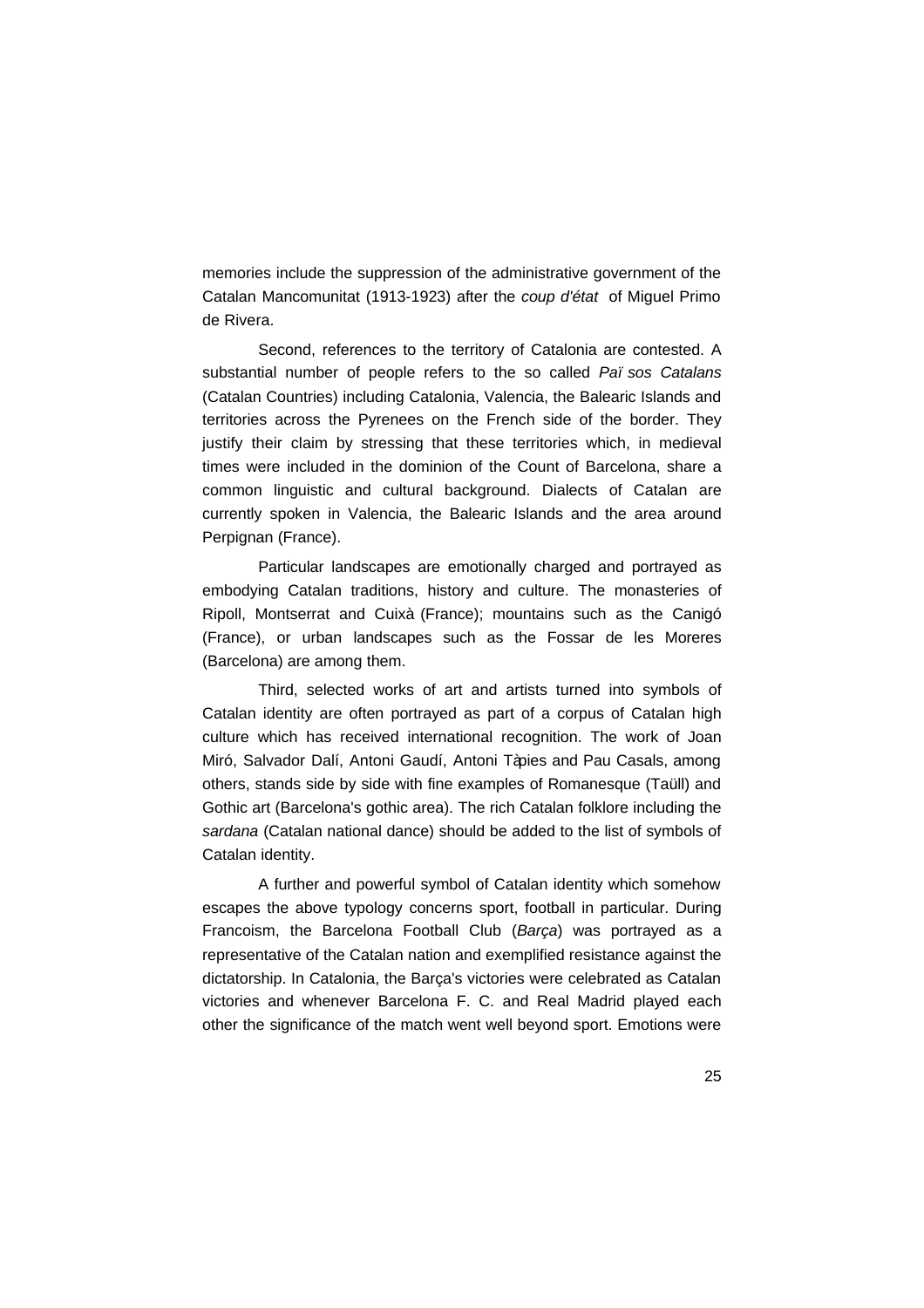and are still aroused at the *Nou Camp* (Barça's stadium). At present, Catalan nationalists have launched a campaign demanding the central government the right for Catalonia to create its own Catalan Football Team able to compete in international contests. This movement has galvanized a very large section of the population and is putting pressure on Madrid to reverse its initial negative response.

The way in which people identify with and relate to history, territory and art as part of a common shared heritage which contributes to define the community they belong to is not homogeneous. It is important to emphasize that symbols are effective because they are imprecise. Symbols transform difference into the appearance of similarity, thus allowing people to invest the "community" with ideological integrity. This, in my view, accounts for the ability of nationalism to bind together people from different cultural levels and social backgrounds.

The power of emotional arguments stems from their capacity to appeal to individuals who share the same culture, feel attached to a concrete land, have the experience of a common past and a project for the future. Intellectuals and political leaders (in some cases religious leaders should also be included) select and promote the key elements which conform national identity, and they also re-create and generate occasions in which all that unites those belonging to the nation is emphasized. In these moments, individuals forget about themselves, and the sentiment of belonging to the group occupies the prime position. The collective life of the community stands above that of the individual. Through symbolism and ritual, individuals are able to feel an emotion of unusual intensity that springs from their identification with an entity –the nation– which transcends them, and of which they actively feel a part.

# **Concluding remarks**

Intellectuals play a double role. On the one hand, they act as architects of the nationalist movement by providing cultural, historical, political and economic arguments to sustain the distinctive character of the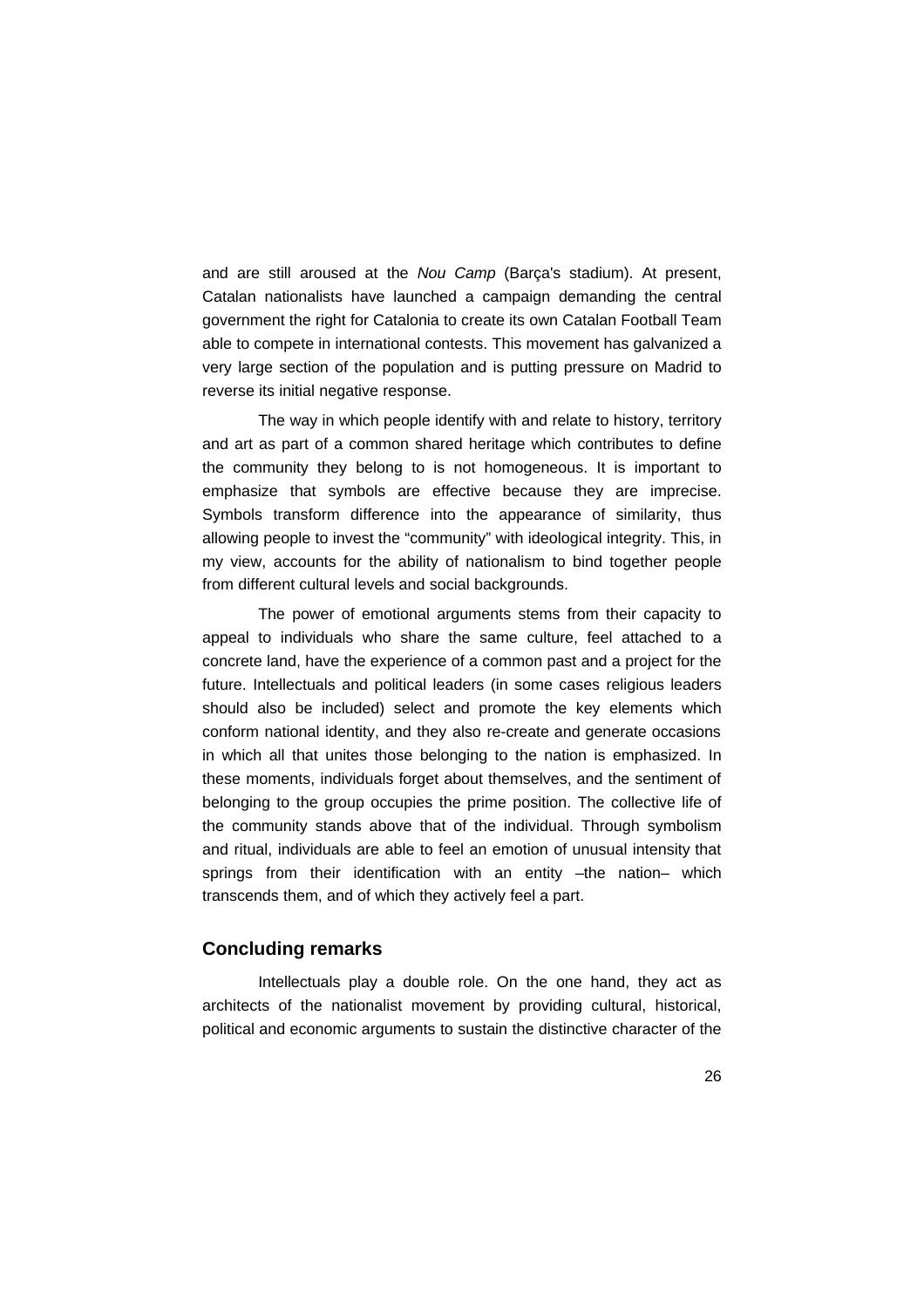nation and to legitimize its will to decide upon its political future.

On the other hand, as we have already mentioned, intellectuals are subversive and construct a discourse which undermines the legitimacy of the current order of things. They denounce the nation's present situation within the state and offer an alternative to it by promoting the conditions and processes of conflict. Intellectuals are to be considered as formulators of the nationalist ideology, however, their task does not end here, since many of them do also act as agitators and mobilizers of the nationalist movement. Valentí Almirall, (1841-1904), Enric Prat de la Riba (1870- 1917), Jordi Pujol (1930), represent but a few examples of key ideologists of Catalan nationalism who have turned into extremely influential political leaders.

I have argued that two main factors define the socio-political context within which intellectuals operate in nations without states. First, sub-state nationalism emerges within already established nation-states with their own elites, culture, education and media systems and international recognition as political institutions. Second, to be successful, sub-state nationalism requires the existence of an alternative elite able to construct a discourse critical of the current status quo, and ready to formulate an alternative nationalist ideology.

Let me attempt, in conclusion, a summary of the themes of this paper.

(a) A combination of factors explain why intellectuals turn to nationalism in nations without states. Against those who, like Kedourie, insist that intellectuals turn to nationalism for mere self-interest, I agree with Breuilly that, although this may sometimes be the case, such an assertion represents a gross exaggeration.

Altruism and the genuine desire for freedom for one's own country often account for the intellectuals' fascination with nationalism. For instance, in the early stages of a nationalist movement, a certain degree of altruism and love of country act as potent forces informing the intellectuals' actions. These sentiments are bound to emerge with even greater intensity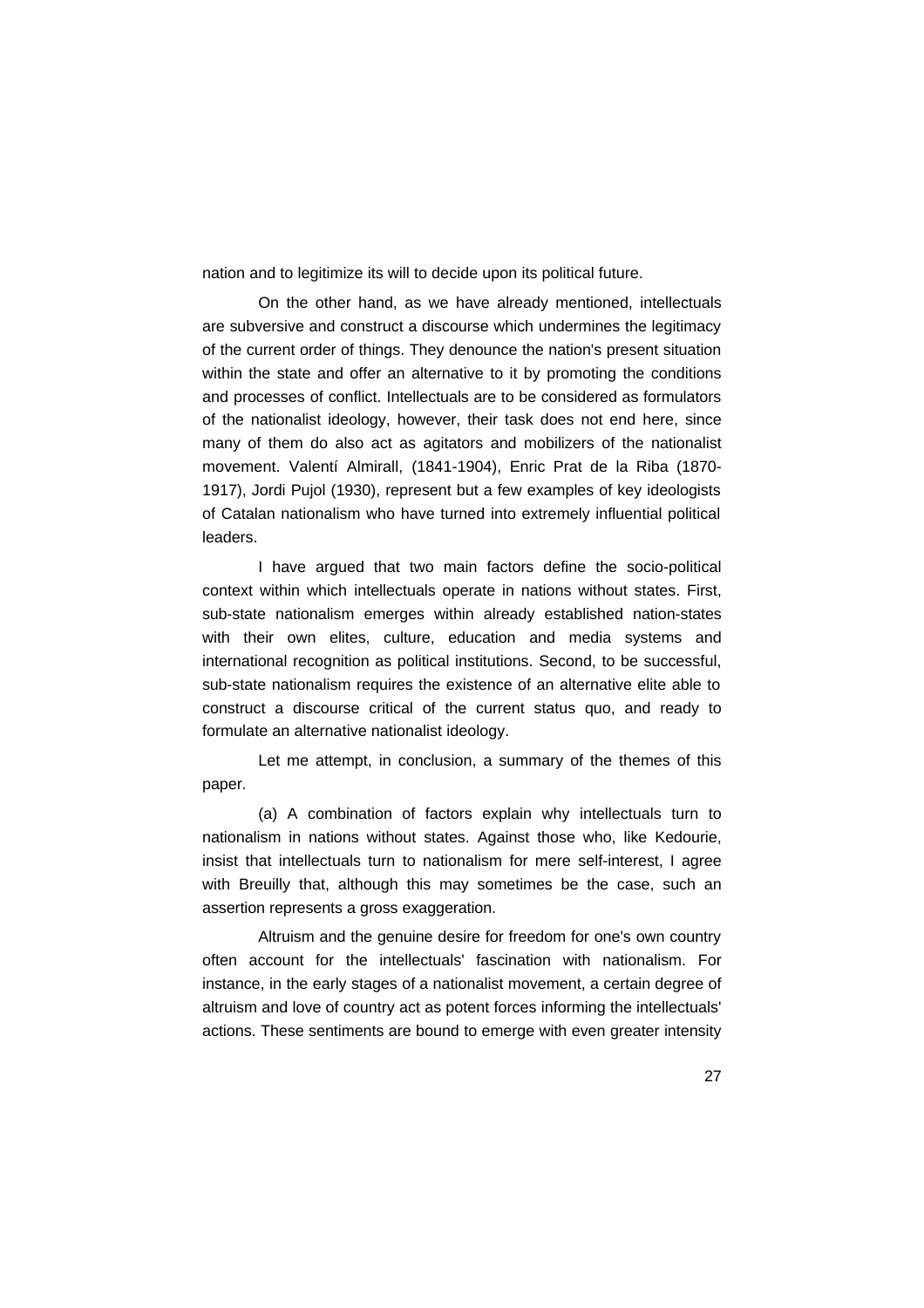wherever, as the re-emergence of Catalan nationalism during Franco's regime shows, a national minority lives under repression. In such circumstances, endorsing the minority's nationalism often involves not only the radical exclusion from the states' elite, but a considerable risk to one's own life.

The question why some Catalan intellectuals continue to support nationalism within contemporary democratic Spain would require a more complex analysis far beyond the scope of this paper, however, some hints about this particular issue could be gathered by considering the emotional and rational arguments they employ as mobilizing agents that we have already analysed.

(b) Kedourie, Nairn, Breuilly and Smith agree on the great relevance of mass support if a nationalist movement is to succeed. During Francoism, the greatest threat to the survival of the core components of Catalan identity was the widening gap between an intellectual elite cultivating Catalan high culture and the mass of the population more vulnerable to the homogenizing policies of Franco's regime. In addition to this, the large number of Castilian-speaking immigrants from other parts of Spain, favoured by the state and combined with an absolute lack of political instruments and Catalan institutions to deal with it, contributed to the weakening of a then proscribed Catalan language and culture. Catalonia received 1,400,000 Castilian-speaking immigrants between 1950 and 1975, during that period Catalonia's total population shifted from 3,240,313 to 5,663,125.

Catalan intellectuals and clandestine political leaders, aware of the need to turn nationalism into a mass movement, emphasized the need to create an inter-class community including all members of Catalan society and united around a common objective: to oppose Franco's dictatorship. They fought for the freedom associated with the restoration of democracy and the preservation of Catalan identity. Once democracy was restored, the relationship between intellectuals and the masses became crucially influenced by the appropriation of Catalan nationalism made by the now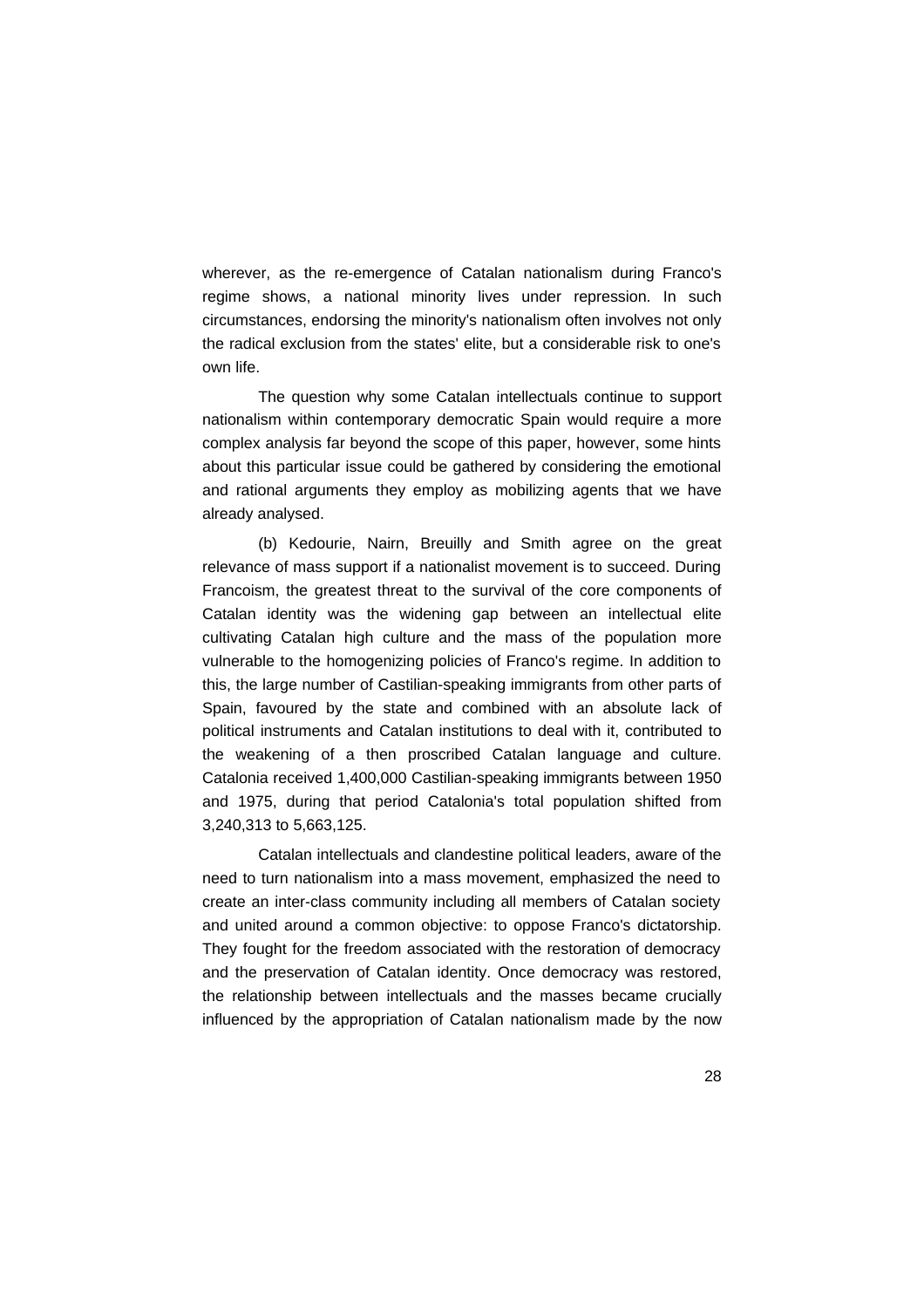legalized political parties.

### **Notes**

The research upon which this paper is based is a part of the *"Regional identity and European citizenship"* project funded by the ESRC programme "One Europe or Several?"

1. See also: Hodgkin, 1964; Trevor-Roper, 1962; Kohn, 1944.

### **References**

BALCELLS, A.: *Catalan Nationalism*. London, Macmillan, 1996.

- BATISTA, A.; PLAYÀ MASET, J.: *La Gran Conspiració: crónica de l'Assemblea de Catalunya.* Barcelona, Empúries, 1991.
- BENET, J.: *Catalunya sota el régim franquista.* Paris, Edicions Catalanes de Paris, 1973.
- BREUILLY, J.: *Nationalism and the State*. Manchester, Manchester University Press, 1982.
- CASASSAS, J. (ed.): *Els intel.lectuals i el poder a Catalunya (1808-1975).*  Barcelona*,* Pòrtic, 1999.
- ELLIOTT, J.H.: *The Revolt of the Catalans*. Cambridge, Cambridge University Press, 1963.
- FABRE, J.; HUERTAS, J.M.; RIBAS, A.: *Vint anys de resistència catalana (1939- 1959)*. Barcelona, La Magrana, 1978.
- FAULÍ, J. "Un segle d'edicions montserratines", *Serra d'Or*, 478, p. 35-39.
- GINER, S.: *La Societat Catalana.* Barcelona, ICE, 1998.
- GOULDNER, A.: *The future of intellectuals and the rise of the New Class*. London, Macmillan, 1979.
- GUIBERNAU, M.: *Nationalisms*. Cambridge, Polity Press, 1996.

GUIBERNAU, M.: *Nations without States*. Cambridge, Polity Press, 1999.